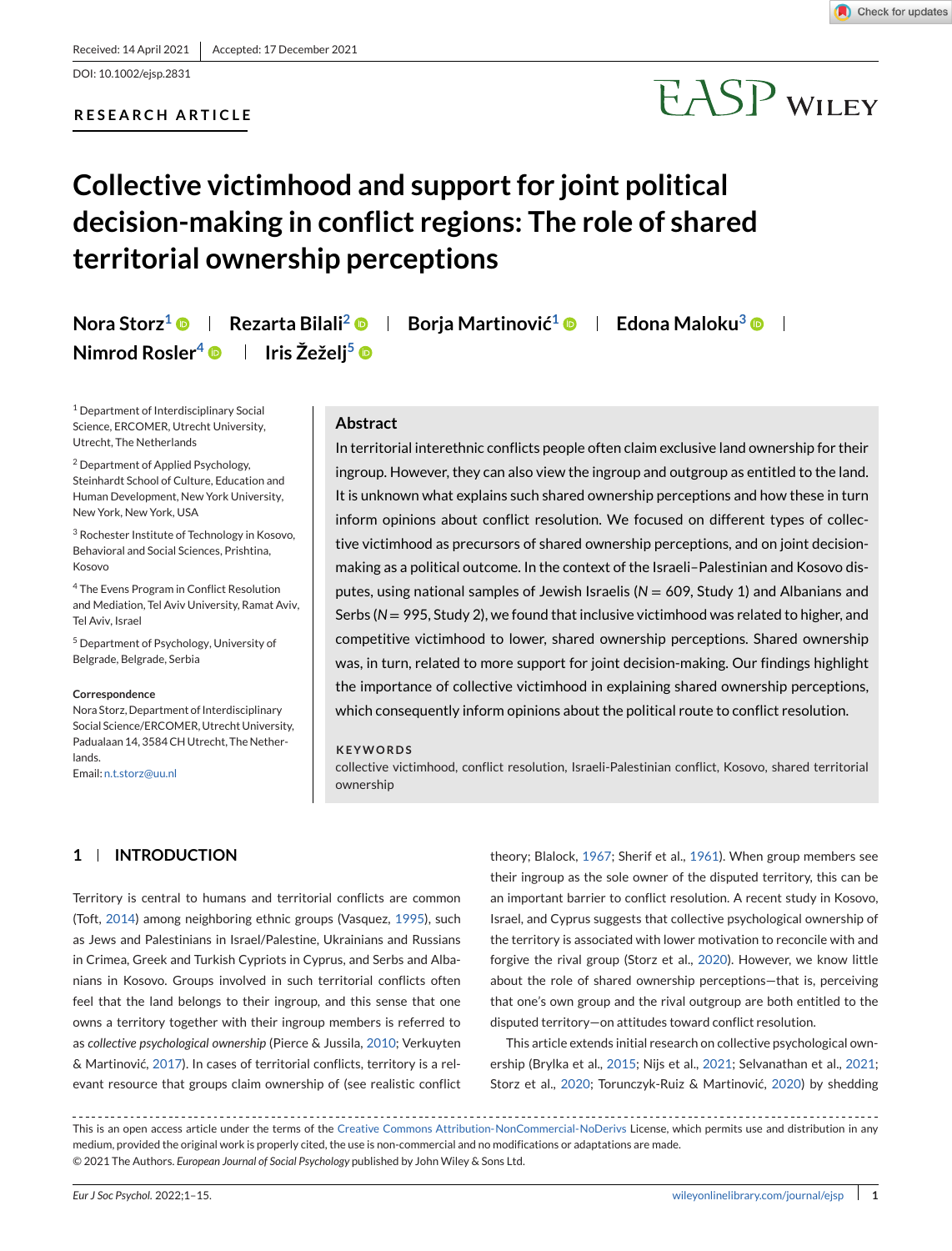# $2 \pm \text{WILEY}$  $\angle$ SP  $\frac{2}{\sqrt{2}}$

light on possible explanations of *shared ownership perceptions in conflict regions*. In addition, we add to previous research on ownership perceptions in conflict regions by examining the role of these perceptions in informing opinions about conflict resolution, rather than focusing on intergroup reconciliation. First, we propose that groups' conflict experiences (i.e., sacrifices and past victimizations) likely matter for shared ownership perceptions. More specifically, we argue that different forms of collective victimhood (competitive vs. inclusive victimhood) should differentially relate to perceptions of shared ownership of the contested territory. Second, we consider the role of shared ownership perceptions in facilitating conflict resolution by examining support for joint political decision-making. We investigate this in one protracted conflict that involves territorial disputes—the Israeli–Palestinian conflict—and in post-conflict Kosovo where Albanians and Serbs both claim to own the country.

# **1.1 Psychological ownership**

Psychological ownership is the perception of owning something, which can be an object or a place, but also something non-physical such as ideas (Pierce et al., [2001\)](#page-13-0). This perception of ownership is intuitive, and can be independent from legal ownership (Merrill, [1998;](#page-13-0) Snare, [1972\)](#page-13-0). For instance, children have a strong sense of ownership, such as their sandcastle, or their spot to pick flowers (Verkuyten et al., [2015\)](#page-14-0). Importantly, group members can also experience a sense of ownership on behalf of their group, which is referred to as collective psychological ownership (Pierce & Jussila, [2010\)](#page-13-0). When there is a sense of "us," there can also be a sense of "ours." For instance, organizational scholars have argued that teams can have a feeling that something is "their" work outcome or "their" working space (Pierce & Jussila, [2010;](#page-13-0) Pierce et al., [2018\)](#page-13-0).

Psychological ownership infers a bundle of rights, such as the right of usage, the right to decide what happens with the owned object or place, and the right to include or exclude others from using it (Merrill, [1998;](#page-13-0) Snare, [1972\)](#page-13-0). Thus, collective psychological ownership has been theorized to predict limited sharing, fear of infringement, thereby potentially becoming an obstacle to intergroup cooperation (Pierce & Jussila, [2010\)](#page-13-0).

In multiethnic regions or countries, the feeling that one's ethnic group owns the territory or country can have consequences for interethnic relations (Verkuyten & Martinović, [2017\)](#page-14-0). Perceiving the territory as "ours" is linked to more negative attitudes toward other groups (e.g., immigrants) present on that territory (Brylka et al., [2015;](#page-12-0) Nijs et al., [2021\)](#page-13-0), and to less openness to newcomers in one's neighborhood (Torunczyk-Ruiz & Martinović, [2020\)](#page-13-0). Moreover, first research has been conducted in the context of settler societies (Selvanathan et al., [2021\)](#page-13-0) where questions regarding territorial ownership, such as the question of land restitution of indigenous groups, are more relevant than in Western Europe. This research showed that ingroup ownership perceptions among majority group members relate to collective action to defend the status quo in favor of the majority population (Selvanathan et al., [2021\)](#page-13-0). While these settler societies are currently peaceful, land ownership is particularly salient in regions

with recent or ongoing territorial conflicts (Toft, [2014\)](#page-13-0). We aim to build on this previous research on ownership and intergroup relations in rather uncontested territories by considering contexts in which territorial ownership is at the core of the violent intergroup conflict. There is first evidence that, when two or more groups feel that the contested territory belongs to their own group, ingroup ownership feelings can become an important obstacle to conflict resolution, reconciliation, and forgiveness (Storz et al., [2020\)](#page-13-0). However, even in territorial conflicts, we find evidence that, despite a strong sense of ingroup ownership, group members also perceive some degree of shared territorial ownership—that is, they acknowledge that next to their own group, the outgroup also owns the territory (Storz et al., [2021\)](#page-13-0). This sense of shared ownership is especially relevant to consider in conflict regions since it might be a way to open up doors to conflict resolution.

# **1.2 Collective victimhood and shared ownership perceptions**

In protracted conflicts, many group members are impacted by violence, either directly or indirectly (e.g., through family members, friends, ancestors). The perception that one's group has been harmed intentionally and undeservingly is referred to as collective victimhood (Bar-Tal et al., [2009\)](#page-12-0). Recent theory (Noor et al., [2012\)](#page-13-0) and research (e.g., Vollhardt & Bilali, [2015;](#page-14-0) Vollhardt et al., [2021\)](#page-14-0) distinguishes between competitive and inclusive victimhood (also referred to as inclusive victim consciousness, Vollhardt, [2012\)](#page-14-0).

Competitive victimhood refers to the belief that the ingroup's suffering was more severe than the suffering of other groups (Noor et al., [2012;](#page-13-0) Sullivan et al., [2012\)](#page-13-0). Competitive victimhood is one dimension of the overarching construct of exclusive victimhood. Exclusive victimhood refers to different ways of viewing the ingroup's victimization as distinct from that of other groups; in intergroup conflicts, one common way in which groups view their ingroup victimization as distinct is through comparisons of sufferings, and viewing their ingroup to have suffered more than the outgroup (Vollhardt & Bilali, [2015\)](#page-14-0). This is because in conflict contexts claiming that *only* the ingroup has suffered might be difficult considering reality constraints (i.e., the facts about violence targeting both sides of the conflict). Competitive victimhood is the most studied aspect of exclusive victimhood, and is especially relevant when violence has been committed from both sides (Adelman et al., [2016;](#page-12-0) Andrighetto et al., [2012;](#page-12-0) Noor et al., [2008;](#page-13-0) Vollhardt & Bilali, [2015\)](#page-14-0). Perceptions of competitive victimhood can be psychologically beneficial for group members as they serve to estab-lish the ingroup's moral legitimacy in conflict (Cehajić & Brown, [2010\)](#page-12-0). Competitive victimhood is associated with negative intergroup outcomes such as social distance and exclusion (Vollhardt & Bilali, [2015\)](#page-14-0), resentment toward the perpetrator group (Vollhardt et al., [2021\)](#page-14-0), and lower acknowledgement of ingroup responsibility and less willingness to compromise or to forgive (Čehajić & Brown, [2010;](#page-12-0) Halperin & Bar-Tal, [2011;](#page-12-0) Noor et al., [2008;](#page-13-0) Uluğ et al., [2020\)](#page-13-0).

In contrast, inclusive victimhood refers to perceiving similarities between the ingroup's experience of violence and that of other groups (Cohrs et al., [2015;](#page-12-0) Vollhardt et al., [2016\)](#page-14-0), including the victimization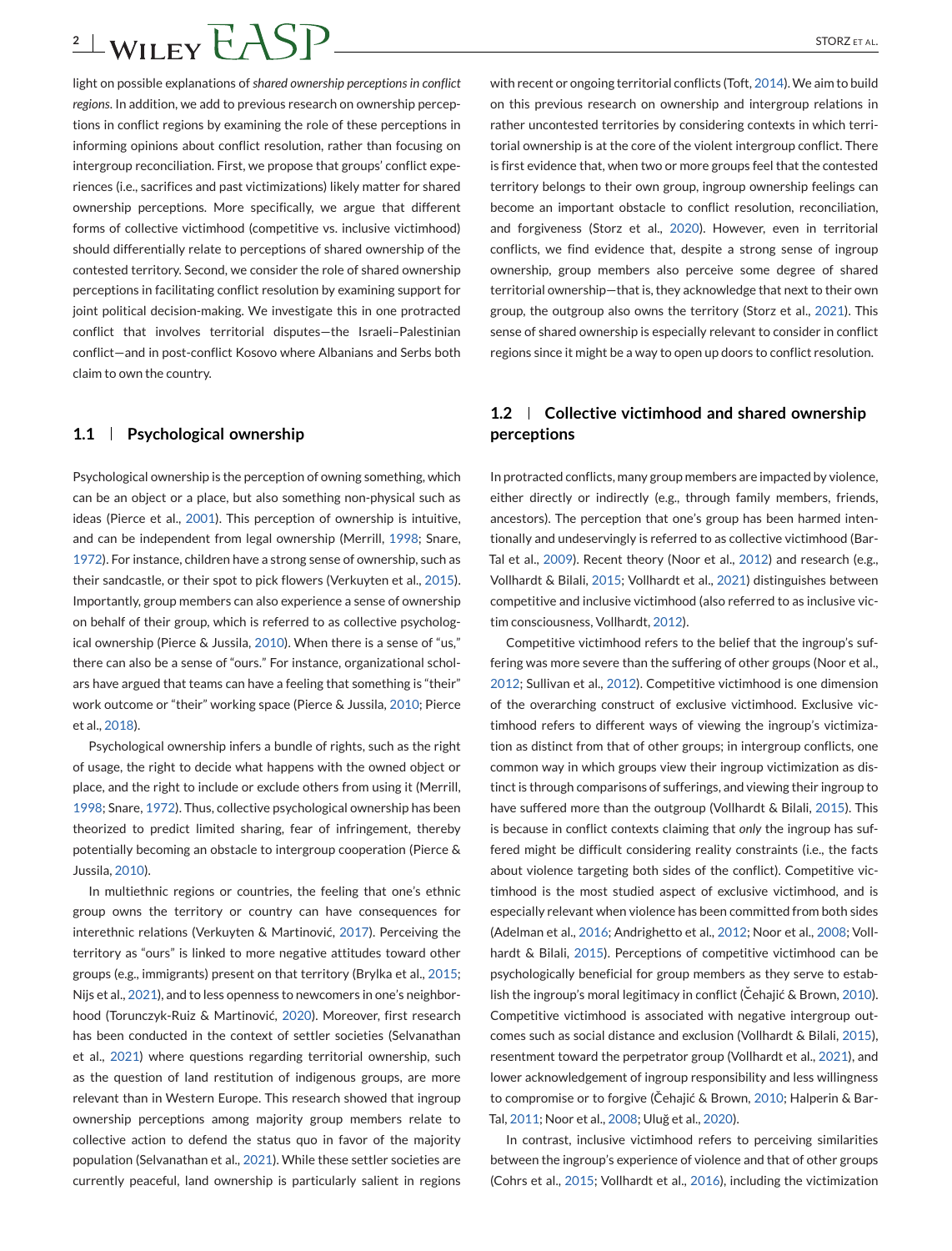# VICTIMHOOD, SHARED OWNERSHIP, AND DECISION-MAKING  $\overline{FASP}$  WII  $_{\rm FY}$ <sup>3</sup>

and suffering of the direct "opponent" in the conflict (Vollhardt & Bilali, [2015\)](#page-14-0). Inclusive victimhood emphasizes commonalities with the outgroup and therefore is expected to predict more positive intergroup outcomes (Vollhardt & Bilali, [2015\)](#page-14-0). Inclusive victimhood is positively associated with forgiveness, perceiving peace as desirable and feasible, greater prosocial attitudes, and more preference for inclusive political leaders (Noor et al., [2015;](#page-13-0) Vollhardt & Bilali, [2015;](#page-14-0) Vollhardt et al., [2016\)](#page-14-0).

We propose that perceptions of comparative victim beliefs may also relate to shared ownership perceptions of one's country. At the interpersonal level, people can derive feelings of entitlement from feeling wronged (Zitek et al., [2010\)](#page-14-0). Also on a collective level, it has been suggested that victims have the tendency to establish ideologies of entitlement, which may relate to the perceived right to own what one desires (Volkan, [2007;](#page-14-0) see also Bayer & Pabst, [2017\)](#page-12-0). We argue that past victimization can provide a moral basis for claiming entitlements to the land. Consistent with this idea, an experimental study showed that reminding Jewish participants of the Holocaust (victimization reminder) was related to a stronger claim to the land of Israel (Wohl & Branscombe, [2008\)](#page-14-0), thus providing the first evidence that experiences of past victimization can relate to perceived ownership of a territory.

Furthermore, competitive and inclusive victimhood should matter differently for shared ownership perceptions. Believing that one's ingroup has been victimized more (competitive victimhood) might elicit stronger ingroup ownership claims and hence serve as a barrier to shared ownership perceptions. By contrast, inclusive victimhood suggests that both groups have suffered, and therefore may be entitled to the land. In line with the common ingroup identity model (Dovidio et al., [2007\)](#page-12-0), inclusive victimhood can constitute a superordinate category of victimized groups (Vollhardt et al., [2016\)](#page-14-0) who may then be seen as entitled to the land and deserving to own it (Feather, [1999;](#page-12-0) Volkan, [2007;](#page-14-0) Zitek et al., [2010\)](#page-14-0). Consequently, we expect competitive victimhood to be related to weaker and inclusive victimhood to stronger perceptions of shared ownership of the contested land.

# **1.3 Shared territorial ownership and joint political decision-making**

Joint political decision-making about territorial concerns is an important step toward territorial conflict resolution and peace settlement. Supporting joint political decision-making is especially relevant in intractable territorial conflicts in which parties refuse to work with the outgroup to resolve conflict issues. Joint political decision-making in an early stage of peace settlement can take the form of inclusive negotiation (Fitzduff, [2002;](#page-12-0) Rosler, [2019\)](#page-13-0) and in a later stage of continuing to make political decisions together. Political scientists have argued that joint decision-making can help resolve or regulate conflict (McGarry & O'Leary, [2016\)](#page-13-0). For instance, peace settlements last longer when former rival groups (e.g., the government and the rebel group) agree on jointly deciding on political issues (Mattes & Savun, [2009\)](#page-13-0). Deciding on political matters concerning the territory together with an outgroup also requires support from constituencies of groups in conflict,

and thus general support for joint political decision-making (i.e., working together on resolving conflicting issues) between two rival groups is deemed to be relevant, both at an early and a later stage of conflict resolution processes. As such, joint political decision-making goes one step further than conflict negotiations—it not only involves the parties sitting at the negotiation table discussing and negotiating terms based on their interests (Van Kleef et al., [2013\)](#page-13-0), but is a more active approach to resolve a conflict together, in which both sides continuously work together and make joint decisions on territorial conflict resolution, but also on other relevant issues. Furthermore, support for joint political decision-making is distinct from reconciliation intentions since the latter is about changes in the orientation of the general population regarding its willingness to engage in interpersonal relations with the former enemy (Bar-Tal & Bennink, [2004\)](#page-12-0). In ongoing unresolved conflicts, reconciliation is very hard and probably unrealistic before the conflict has been officially resolved. Examining joint political decision-making instead of support for negotiations or reconciliation is relevant among others because of the asymmetry of the conflicts considered. When the groups accept joint decision-making, this is an indication that they accept shared power of both parties involved in the conflict. In joint decision-making, there is a sharing of power, in which now the groups work together to resolve the problems and issues in conflict.

Just as individual or collective ownership implies that the person or group members have the right to decide upon the owned target (Merrill, [1998;](#page-13-0) Snare, [1972\)](#page-13-0), we argue that shared ownership implies the right for two or more groups to co-decide what happens to the object of ownership, in this case, territory and political decisions that are being made on that territory. Thus, if one perceives that the territory belongs to both groups, outgroup members will probably be regarded as having the right to be included in the decision-making concerning that territory as well as political issues decided upon on that territory.

# **2 PRESENT RESEARCH**

The aim of the present research was to investigate how inclusive and competitive victimhood relate to shared ownership perceptions and how shared ownership perceptions in turn relate to joint political decision-making in territorial conflict regions. We hypothesize that higher competitive victimhood will be related to weaker perceptions of shared land ownership (H1) whereas higher inclusive victimhood will be related to stronger (H2) perceptions of shared land ownership. Moreover, stronger perceptions of shared ownership of the land will relate to more support for joint political decision-making in questions concerning conflict resolution (H3). In addition, we also assess indirect relationships between different types of collective victimhood and the political outcome via shared ownership perceptions. We hypothesize that competitive victimhood will be related to *less* support for joint-political decision-making via *weaker* shared ownership perceptions (H4), whereas inclusive victimhood will be related to *more* support for joint political decision-making via *stronger* shared ownership perceptions (H5) (see Figure [1\)](#page-3-0).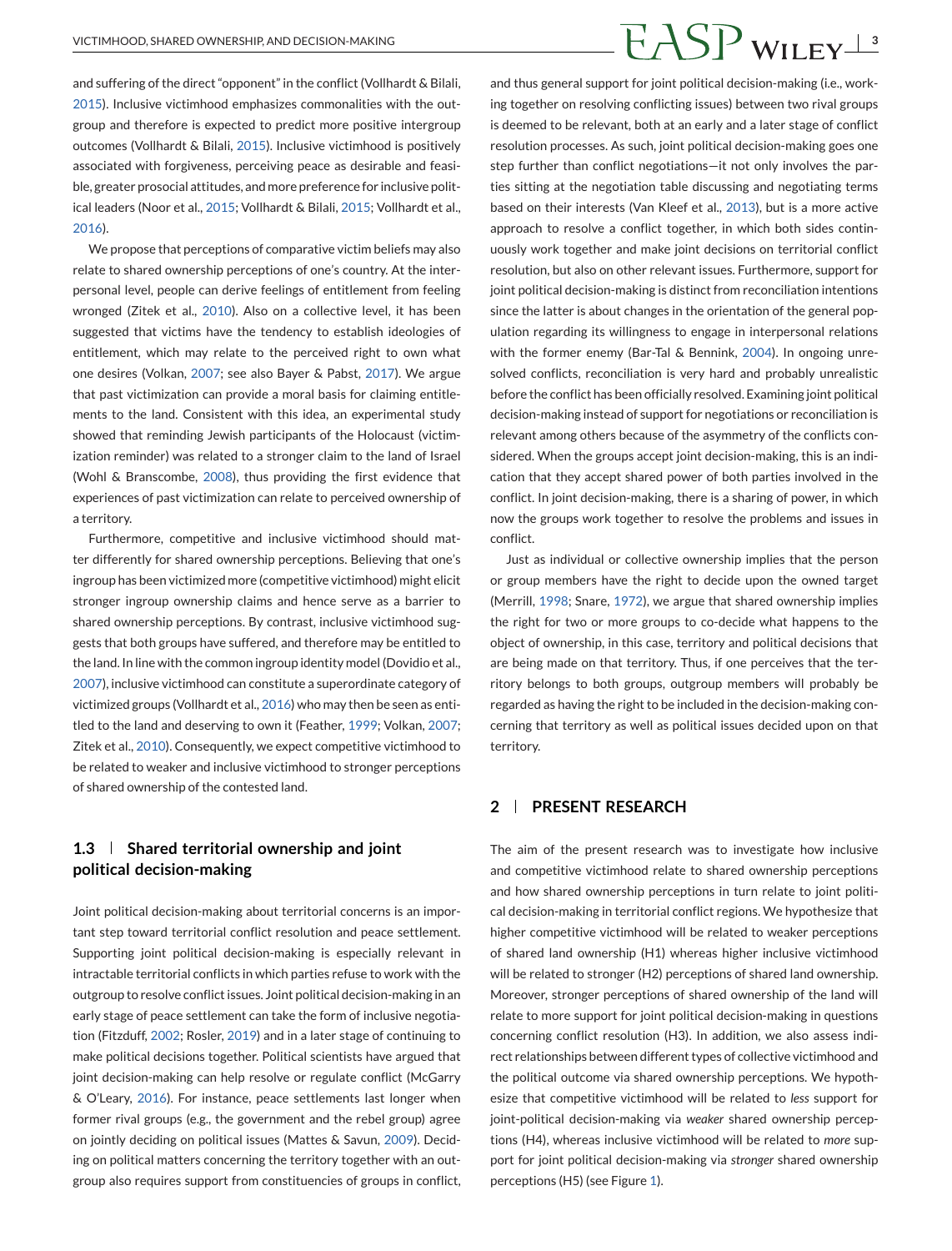# <span id="page-3-0"></span> $4 \pm \text{WILEY} EASP$  STORZETAL.



**FIGURE 1** Conceptual model

We tested this model in two conflict contexts, in the Israeli– Palestinian conflict and in the conflict about Kosovo. First, we tested a model without any control variables included, followed by a model where we included a few control variables that have been shown to relate to at least two of our constructs of interest. These variables could thus represent confounding explanations. We considered place attachment and ingroup identification since previous research has found them to relate to collective psychological ownership and reconciliation (Storz et al., [2020\)](#page-13-0) and to intergroup relations more broadly (Torunczyk-Ruiz & Martinović, [2020\)](#page-13-0). Since there was little variation in the level of ingroup identification in our samples (among Israeli Jews, 50% of participants identified strongly with their ingroup [6 = "*Agree*," or higher];  $M = 5.90$ ,  $SD = 1.29$ ; regarding Kosovo, even 79% of participants identified strongly with their ingroup;  $M = 6.16$ ,  $SD = 0.98$ ], we instead considered ingroup superiority: a sense that one's group is better than other groups. Importantly, superiority has been shown to have more negative intergroup consequences than ingroup attachment (Roccas et al., [2008\)](#page-13-0), and to relate to competitive victimhood (Vollhardt & Bilali, [2015\)](#page-14-0). Furthermore, the two rival groups in both conflicts have a different religion, and in conflicts between religiously distinct groups religiosity correlates with less support for political solutions, and with lower inclusive and higher competitive victimhood (see, e.g., Hameiri & Nadler, [2017;](#page-12-0) Maoz & Eidelson, [2007\)](#page-13-0). Therefore, we controlled for participants' degree of religiosity. Additionally, political orientation predicts attitudes toward political compromise (Maoz & Eidelson, [2007\)](#page-13-0). Finally, we controlled for the standard demographic variables, namely: age, gender, and educational level.

# **3 STUDY 1**

In Study 1 we tested our hypotheses in the context of one of the longest-lasting conflicts worldwide—the Israeli–Palestinian conflict—among an Israeli Jewish community sample. The conflict over Israel/Palestine started 140 years ago when Zionist Jews increasingly started to remigrate to the territory, back then known as Palestine, that they saw as their ancestral land—the Land of Israel (Waxman, [2019\)](#page-14-0). In 1947, the United Nations decided to divide the land, followed by Israel's declaration of independence and the outbreak of an intercommunal armed conflict between Jews and Palestinians, which later escalated to an inter-state war between Israel and its Arab neighbors (Tessler, [2009\)](#page-13-0). The borders of the State of Israel were drawn based on armistice lines in 1949, and have since been disputed, especially

after Israel's occupation of the West Bank and the Gaza Strip during the 1967 war (Rosler et al., [2018\)](#page-13-0). The majority of Israeli Jews feel they are the exclusive victims of the conflict, which is correlated with non-compromising views about the conflict (Schori-Eyal et al., [2014\)](#page-13-0). Consequently, the question of shared ownership of the land of Israel/Palestine—the entire territory between the Jordan River and the Mediterranean Sea that is contested between the parties—is highly relevant for the future of the conflict. Furthermore, an inclusive and substantial negotiation process in which both Jewish Israelis and Palestinians take part as equal partners in political decision-making is necessary to resolve the conflict peacefully (Zartman, [2018\)](#page-14-0).

### **3.1 Method**

# 3.1.1 Data and participants

Data were collected among Israeli Jews by the research agency Kantar in collaboration with the regional partner agencies Profiles and iPanel that manage panels of participants who regularly take part in research. These panel members could access the survey and participate if they were eligible. Additionally, the agency targeted adult participants who self-identified as Jewish Israelis and invited them to participate in the online survey via email. Following informed consent, participants first read an introduction about the research, which was presented as a study of opinions about several societal topics, including the territorial conflict and feelings of ownership. Then they completed a questionnaire in Hebrew (computer-assisted web interviewing, CAWI) in exchange for a modest compensation in accordance to the agency's standard practices. No attention checks were integrated into the survey.

In order to meet sample size criteria as determined by Soper, we needed at least  $N = 288$  participants. The sample consists of 609 Israeli Jews. An additional 659 participants took part in this survey but completed a different version of the questionnaire which included an experiment, so these participants were not considered here. While the sample is not representative of the population, it mirrors the distribution of the general population in terms of gender (50% male) and age (ranging from 18 to 84 years,  $M = 45$ ,  $SD = 16$ ) (Central Bureau of Statistics, [2020\)](#page-12-0). Furthermore, the sample is diverse in terms of religious beliefs (56% secular, 18% traditional—not so religious, 6% traditional religious, 13% religious, 7% ultra-orthodox) and educational level (11% primary, 39% secondary, and 50% tertiary level).

### $3.1.2$  Measures

All core items were measured on 7-point scales ranging from 1 = "*Strongly disagree*" to 7 = "*Strongly agree*." When assessing scale reliability of latent variables, we report the recommended composite reliability measure rho (*ρ*; Raykov, [2004\)](#page-13-0) which is superior to Cronbach's alpha because it does not assume equal factor loadings of all items. A rho with values above 0.7 indicates acceptable reliability. This measure can be obtained for constructs consisting of two or more items.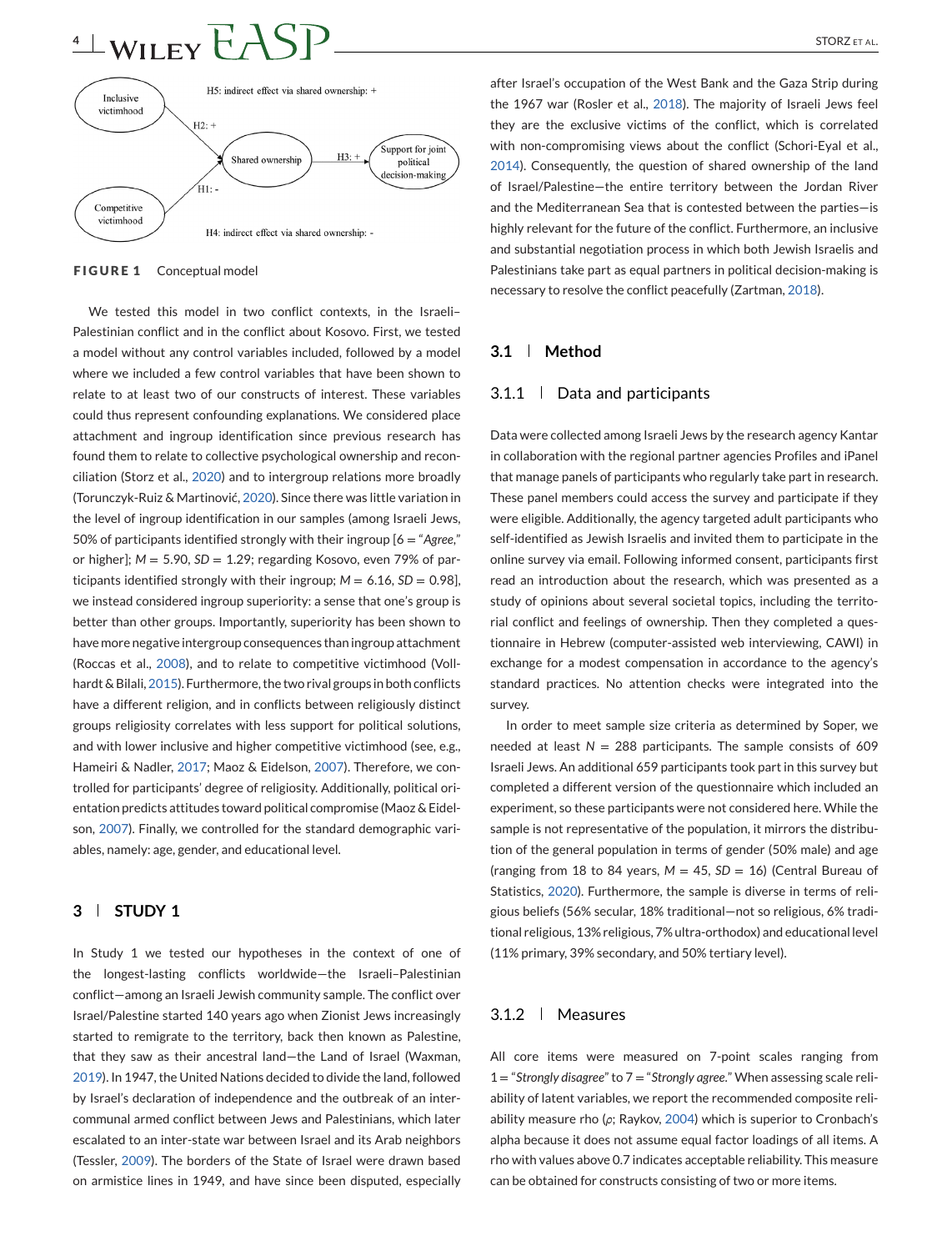#### *Collective victimhood*

Items were inspired by previous research (Vollhardt & Bilali, [2015\)](#page-14-0). *Inclusive victimhood* was assessed by two items: "Israeli Jews and Palestinians are both victims of the Israeli–Palestinian conflict" and "Jews and Palestinians have both suffered during the Israeli–Palestinian conflict" (*ρ* = 0.86), as was *competitive victimhood*: "Jews were victimized more during the Israeli–Palestinian conflict than Palestinians" and "Palestinians have suffered more during the Israeli–Palestinian conflict than Jews" (reversed) ( $ρ$  = 0.70).

#### *Shared territorial ownership perceptions*

Items assessing shared territorial ownership perceptions of the contested land were created for the present research: "The following questions deal with the idea of sharing the ownership of the land between the Jordan River and the Mediterranean Sea. Please indicate to what extent you disagree or agree with the following statements," followed by the three statements: "I think that Israeli Jews and Palestinians own this land together," "I feel that the land belongs to both Jews and Palestinians," and "Jews and Palestinians share the ownership of this land" (*ρ* = 0.94).

#### *Support for joint political decision-making*

In the absence of scales measuring support for joint political decisionmaking, we generated three items, inspired by research about actual power sharing practices in conflict regions (e.g., Hartzell & Hoddie, [2003\)](#page-12-0): "It is important that Israeli Jews and Palestinians together decide on political issues in the land between the Jordan River and the Mediterranean Sea," "Jews and Palestinians should work together to find a solution to the territorial conflict," and "Jews and Palestinians should both have a say in the political decision-making regarding this land" ( $ρ$  = 0.85).

#### *Control variables*

Three items measured *place attachment*: "The land from the Jordan River to the Mediterranean Sea feels like my home," "I feel attached to this land" and "I would regret having to leave this land" ( $ρ = 0.83$ ; Lewicka, [2010;](#page-13-0) Torunczyk-Ruiz & Martinović, [2020\)](#page-13-0). *Ingroup superiority* was also measured by three items: "Jews are better than other groups in many respects," "Other groups can learn a lot from Jews," and "Jews are the chosen people" ( $ρ = 0.88$ ; Roccas et al., [2008\)](#page-13-0). We controlled for participants' *degree of religiosity* by contrasting secular participants (reference category) with traditional—not so religious, traditional religious, religious, and ultra-orthodox. Political orientation was assessed using a 5-point scale  $(1 = "left\text{-wing" to } 5 = "right\text{-wing").}$  In addition, *age* (continuous), *gender* (1 = male; 0 = female), and *educational level* (primary, secondary, and tertiary, with secondary being the reference category) were included.

#### 3.1.3 | Data analytic procedure

In order to obtain results that are representative in terms of demographics, we used weighted data based on participants' age, gender,

# VICTIMHOOD, SHARED OWNERSHIP, AND DECISION-MAKING  $\overline{FASP}$  WII  $_{\rm FY}$ <sup>5</sup>

and the region they lived in (15% of participants lived in the area of Jerusalem, 25% lived in the central/Gush Dan area which includes Tel Aviv, 21% lived in the North including Haifa, 21% lived in Shfela and the South, and 18% lived in Sharon).

We conducted the analyses in M*plus* version 8.0, using the Maximum Likelihood estimator (ML; Muthén & Muthén, [2012\)](#page-13-0). We opted for the ML estimator because we wanted to obtain bootstrapped standard errors and confidence intervals. We additionally analyzed the model using robust maximum likelihood estimator (MLR), which is more robust to deviations from normality. Results using the MLR estimator were exactly the same.

We used latent variables and conducted a confirmatory factor analysis (CFA) to fit a measurement model. We then estimated a structural mediation model to test our hypotheses, first without and then with control variables. For the latter, we used full information maximum likelihood (FIML) in order to account for missing values in degree of religiosity, political orientation and educational level.

### **3.2 Results**

#### 3.2.1 Measurement model

A model with the six theorized latent constructs—inclusive victimhood, competitive victimhood, shared ownership, joint political decision-making, ingroup superiority, and place attachment which were allowed to correlate, fitted the data reasonably well: *χ*2(df) = 268.89(89), *p* < .001; RMSEA [90% CI] = 0.058 [0.050, 0.065];  $CFI = 0.962$ ; SRMR = 0.042. Standardized loadings of all items were above 0.62. All possible alternative 5-factor models where we, one by one, combined two constructs into one, fitted the data significantly worse than the 6-factor model (Table S1.1 in the Online Supplement 1.1). This confirms that the proposed constructs are empirically distinct.

#### 3.2.2 Descriptive analysis

Israeli Jews perceived competitive as well as inclusive victimhood (Table [1\)](#page-5-0). However, inclusive victimhood was significantly higher than competitive victimhood (Wald(1) = 14.55, *p* < .001). On average, participants disagreed that the land between the Jordan River and the Mediterranean Sea is shared between Jews and Palestinians, and they scored around the neutral midpoint on their support for joint political decision-making.

For bivariate correlations of the main variables, please see Table [1.](#page-5-0)

### 3.2.3 | Structural model

We specified paths from competitive and inclusive victimhood to both shared ownership perceptions and joint decision-making, and a path from shared ownership perceptions to support for joint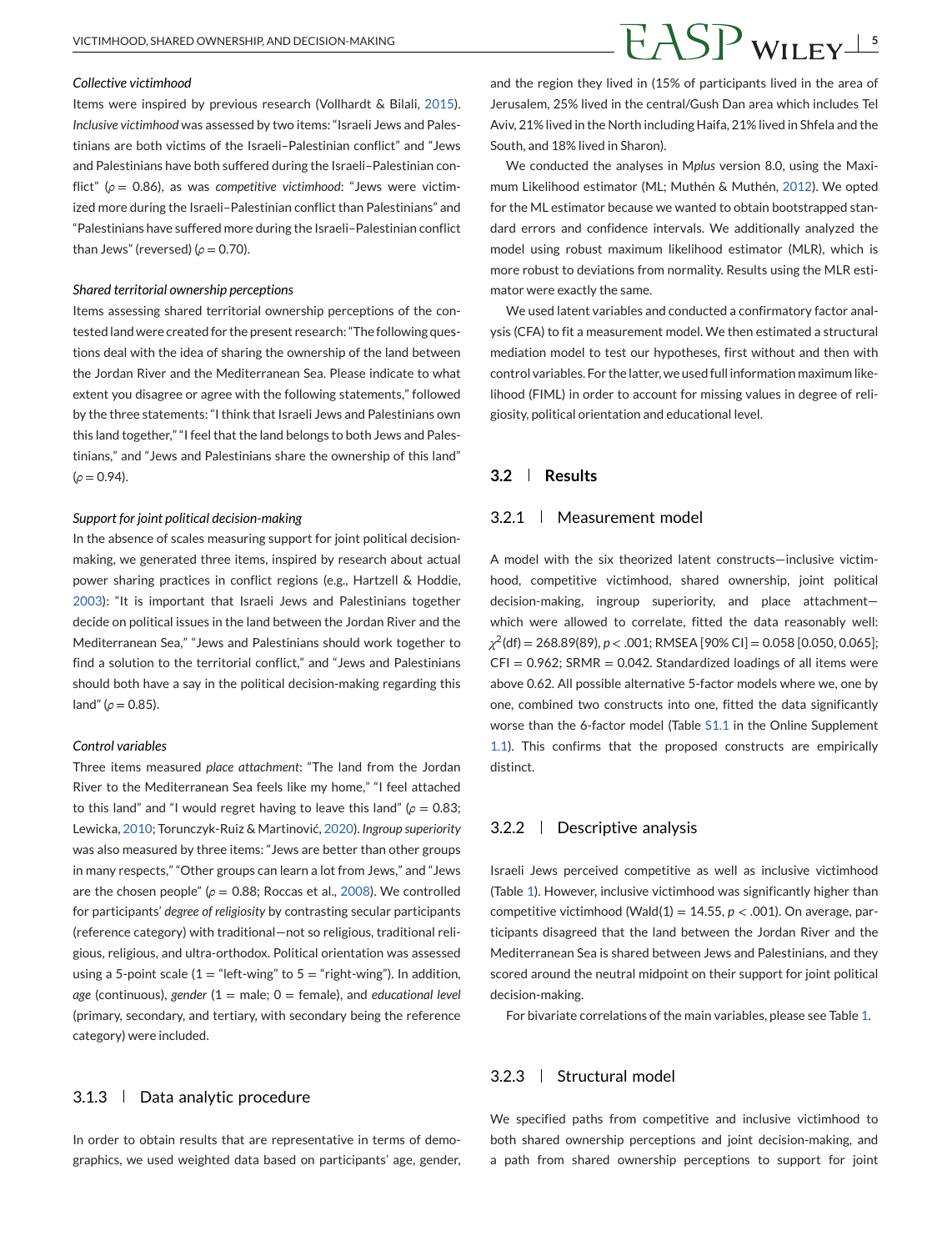# <span id="page-5-0"></span> $\frac{6 \pm WILEY}{1.5}$   $\frac{1.5}{1.5}$   $\frac{1.5}{1.5}$   $\frac{1.5}{1.5}$   $\frac{1.5}{1.5}$   $\frac{1.5}{1.5}$   $\frac{1.5}{1.5}$   $\frac{1.5}{1.5}$   $\frac{1.5}{1.5}$   $\frac{1.5}{1.5}$   $\frac{1.5}{1.5}$   $\frac{1.5}{1.5}$   $\frac{1.5}{1.5}$   $\frac{1.5}{1.5}$   $\frac{1.5}{1.5}$   $\frac{1.5$

**TABLE 1** Means, standard deviations, and correlations between the main constructs, Study 1 (*N* = 609)

|                                    | 1.                   | 2.                  | 3.                       | 4.                       | 5.                  | 6.                | M    | <b>SD</b> |
|------------------------------------|----------------------|---------------------|--------------------------|--------------------------|---------------------|-------------------|------|-----------|
| 1. Inclusive victimhood            | $\sim$               |                     |                          |                          |                     |                   | 5.23 | 1.48      |
| 2. Competitive victimhood          | $-.42$ <sup>**</sup> | $\qquad \qquad -$   |                          |                          |                     |                   | 4.85 | 1.51      |
| 3. Shared ownership                | $.44$ <sup>**</sup>  | $-.65"$             | $\overline{\phantom{0}}$ |                          |                     |                   | 2.89 | 1.75      |
| 4. Joint political decision-making | .53"                 | $-.54$ <sup>*</sup> | .67                      | $\overline{\phantom{a}}$ |                     |                   | 4.11 | 1.60      |
| 5. Ingroup superiority             | $-.36$ <sup>**</sup> | $.70^{**}$          | $-.60$ <sup>**</sup>     | $-.48$ <sup>**</sup>     | -                   |                   | 4.60 | 1.78      |
| 6. Place attachment                | $-0.03$              | $.40^{**}$          | $-.40$ <sup>**</sup>     | $-.21$ <sup>**</sup>     | $.48$ <sup>**</sup> | $\qquad \qquad -$ | 6.01 | 1.16      |
| 7. Political orientation           | $-.35$               | $.60^{**}$          | $-.61$ <sup>**</sup>     | $-.52$ <sup>**</sup>     | $.37^{**}$          | $.65**$           | 3.62 | 1.09      |

*Note*: All constructs were measured on 7-point scales ranging from 1 = "Strongly disagree" to 7 = "Strongly agree," apart from political orientation which was measured on a 5-point scale ranging from  $1 =$  "left-wing" to  $5 =$  "right-wing."

The correlation between ingroup and shared ownership was significantly negative ( $r = -0.57$   $p < .001$ ).

 $*$ *p* < .01.

\*\**p* < .001.



**FIGURE 2** Results of a structural equation model explaining support for joint political decision-making in the land from the Jordan River to the Mediterranean Sea, Study 1 (*N* = 609)

*Note*: R2 is the explained variance of the latent outcome variables; Figure presents unstandardized regression coefficients with standard errors in parentheses; the factor loadings are standardized; \*\**p* < .01; \*\*\**p* < .001. Model fit: *χ*2(df) = 93.34(29)\*\*\*; CFI = 0.976; SRMR = 0.029; RMSEA = 0.060 (0.047, 0.074).

decision-making. In a first step, only these main variables were included in the model (see Figure 2), and in a second step we controlled for ingroup superiority, place attachment, degree of religiosity, age, gender, and educational level in relation to the mediator and the dependent variable (see Table S1.2 in the Online Supplement 1.2). We estimated bootstrapped standard errors and confidence intervals with 10,000 replacement samples drawn to receive more reliable estimations of the indirect paths. Indirect paths are significant when the 95% confidence interval does not include zero (Preacher & Hayes, [2008\)](#page-13-0).

As expected (H1–H2), higher competitive victimhood was significantly associated with a weaker sense of shared ownership, and higher inclusive victimhood with a stronger sense of shared ownership of the land between the Jordan River and the Mediterranean Sea. Further, in line with H3, stronger feelings of shared ownership were significantly related to more support for joint political decision-making between Israeli Jews and Palestinians.

Supporting H4, the indirect relation between competitive victimhood and support for joint political decision-making via shared ownership was negative and significant, *b* = −0.36, *p* < .001, 95% CI: [−0.51, −0.24]. Furthermore, consistent with H5, the indirect path from inclu-

sive victimhood to support for joint political decision-making via shared ownership was positive and significant,  $b = 0.08$ ,  $p = .001$ , 95% CI: [0.03, 0.13].

Both competitive and inclusive victimhood had significant total relations with support for joint political decision-making: competitive victimhood was negatively ( $b = -0.56$ ,  $SE = 0.09$ ,  $p < .001$ ), and inclusive victimhood positively ( $b = 0.34$ ,  $SE = 0.06$ ,  $p < .001$ ), related to support for joint political decision-making. For competitive victimhood, the remaining direct path was non-significant. The positive direct path from inclusive victimhood to support for joint political decision-making, however, remained significant.

We added the control variables to this structural model to check the robustness of our findings (see Table S1.2, Online Supplement 1.2). We found a similar pattern for the main results. Furthermore, place attachment and more right-wing political orientation were related to less shared ownership, and participants with primary education perceived less shared ownership than those with secondary education. Men and older participants agreed more with joint political decision-making than women and younger participants.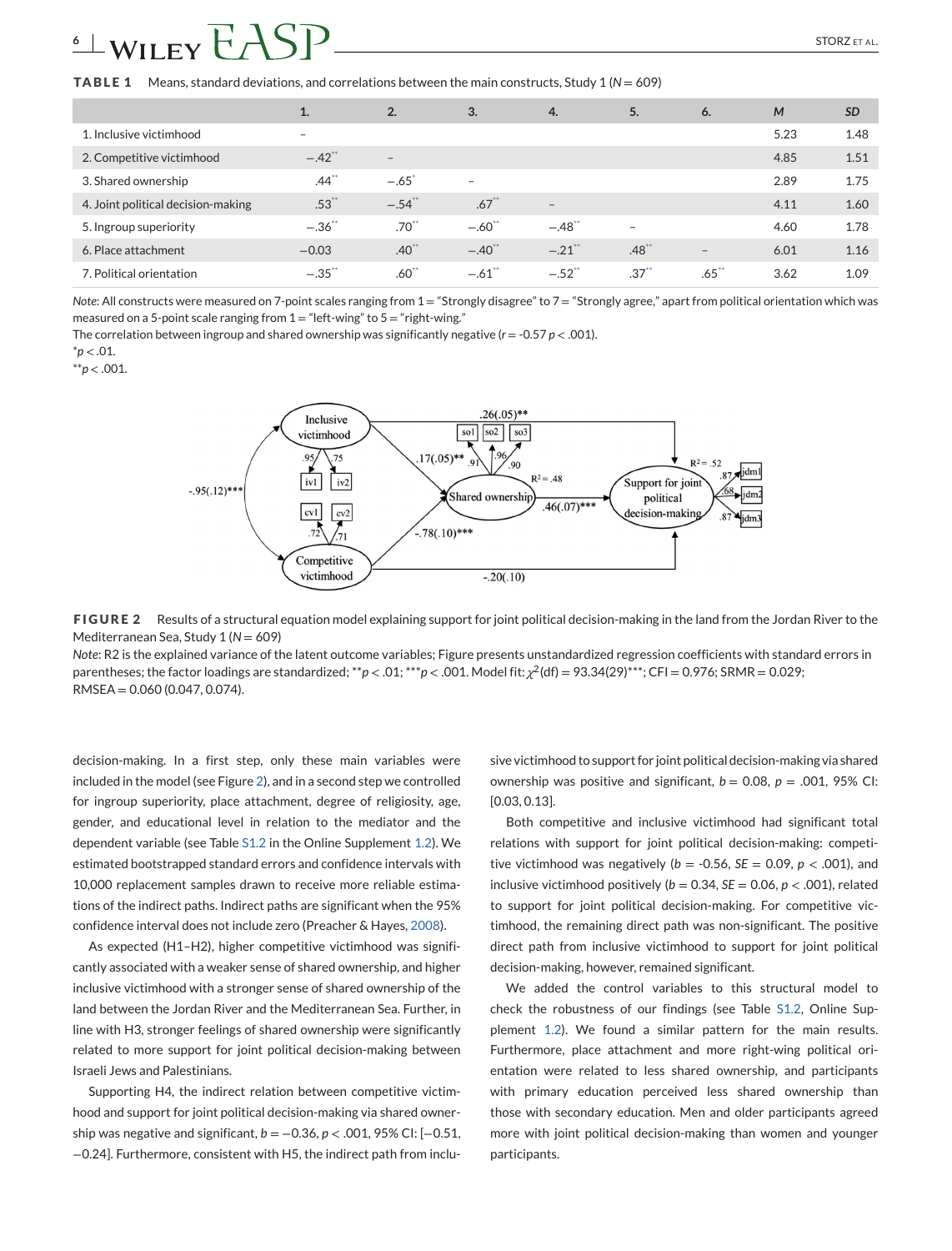# VICTIMHOOD, SHARED OWNERSHIP, AND DECISION-MAKING **7**

### **3.3 Discussion**

Study 1 offers first evidence that different types of collective victimhood matter differently for shared ownership perceptions in territorial conflict disputes, and that shared ownership informs opinions on political solutions to the conflict. In line with our expectations, among Israeli Jews, inclusive victimhood was significantly related to higher shared ownership perceptions, and indirectly, to stronger agreement with joint political decision-making. In contrast, competitive victimhood was related to lower shared ownership perceptions, and in turn, to less agreement with joint political decision-making. Thus, the way in which the victimization of the ingroup as compared to the relevant outgroup in a conflict is perceived seems to matter for shared ownership perceptions among the general population, which, in turn, helps us to understand why some people agree more than others that decisions regarding the territory should be made jointly.

# **4 STUDY 2**

In Study 2 we tested the same hypotheses, this time in the post-conflict context of Kosovo, and from a two-sided perspective, considering the two rival ethnic groups: Albanians and Serbs. We were thus able to focus on a majority (Albanians) and a minority (Serbs in Kosovo) group, and we also considered the group of Serbs in Serbia who are a local majority but concerned with ownership of Kosovo with its Serbian minority population as well.

Kosovo is nowadays recognized as an independent country by 22 out of 27 EU member states and by 50% of UN member states. Between 1945 and 2008 it was part of Serbia. In 1998–1999, there was an armed conflict between Albanians and Serbs, in which the Serbian government was also involved (Judah, [2008\)](#page-12-0). This conflict ultimately resulted in the declaration of independence in 2008, driven by the Albanian majority. The independence is contested by the Serbian minority in Kosovo as well as by many Serbs from Serbia, whose government officially still sees Kosovo as part of Serbia [\(Constitution of](#page-12-0) [The Republic of Serbia, Part Seven: Territorial Organization, n.d.](#page-12-0)). As such, the term "post-conflict" refers to the fact that there is no violence in the region anymore, but that political tensions remain high and the territorial dispute is still ongoing.

Questions of territorial ownership thus apply to Albanians and Serbs in Kosovo as well as to Serbs in Serbia, which is why in this study we also consider Serbs from Serbia to fully account for the Serbian perspective. Nowadays, Albanians represent the ethnic majority in Kosovo (87%) and Serbs an ethnic minority (8%, European Centre for Minority Issues Kosovo, [2013\)](#page-12-0). Given the historical conflict and victimization over the centuries, the two groups both claim to have been victims of the Kosovo conflict (Amnesty International, [2017\)](#page-12-0). Until today, Albanians and Serbs see their ingroup as having rights over the territory of Kosovo and the other ethnic group as an invader (Judah, [2008\)](#page-12-0). Nevertheless, since the declaration of independence, the idea of political inclusion is reflected in the Constitution of Kosovo

that guarantees a minimum number of seats for representatives of the Serbian minority in the Kosovo parliament. This means that there is potential for joint decision-making on the political level, which however needs to be supported by the society in large, signaling willingness for conflict resolution of the general population. This support by the general population is needed in order for conflict resolution to be successful.

### **4.1 Method**

#### 4.1.1 Data and participants

Data were collected among Albanians and Serbs in Kosovo, and Serbs in Serbia by the research agency Kantar in collaboration with a regional partner agency, TNS Bulgaria. Participants were approached by an interviewer of same ethnicity. Following informed consent, participants completed a questionnaire in either Serbian or Albanian on a tablet (computer assisted personal interviewing; CAPI). No incentives were provided.

Multistage random probability sampling was used to select participants. In Kosovo, the sample was stratified per municipality, which included 27 Albanian majority municipalities and 11 Serbian majority municipalities. Each municipality included one urban and one rural stratum, resulting in 54 strata for the Albanian sample, and 22 strata for the Serbian sample. In Serbia, the sample was stratified per region. There were four regions, each with one urban and one rural stratum. For all three samples, multiple starting points were chosen per stratum, and the households were then selected based on the "random route" method. In urban areas every third household was selected, with the exception of blocks of flats where in Serbia a maximum of three households were approached and in Kosovo every fifth or tenth, depending on the size of the building. In rural areas, every third inhabited house was selected in Kosovo and every second in Serbia. In both Kosovo and Serbia, the participant in the selected household was chosen by the "next birthday" method. If a participant was not available after the third visit or refused to participate, the neighboring household was selected.

The response rate among Albanians was 57%, among Serbs from Kosovo it was 51% and among Serbs from Serbia there was a response rate of 65%. Moreover, an additional 399 Serbs in Serbia and 410 Albanians in Kosovo took part in this survey but completed a different version of the questionnaire which included an experiment, and we did not consider them here. The final sample for the present study consists of 995 participants, including 390 Albanians from Kosovo, 200 Serbs from Kosovo, and 405 Serbs from Serbia.

Participants read a similar introduction to the one in Study 1. Further, participants' ethnicity was determined by their self-identification as Albanian or Serbian. The demographic information for each group is presented in Table [2.](#page-7-0) All three samples are relatively diverse: around half of the participants are male, the age varies between 18 and 84 years, and participants with varying levels of education are all represented.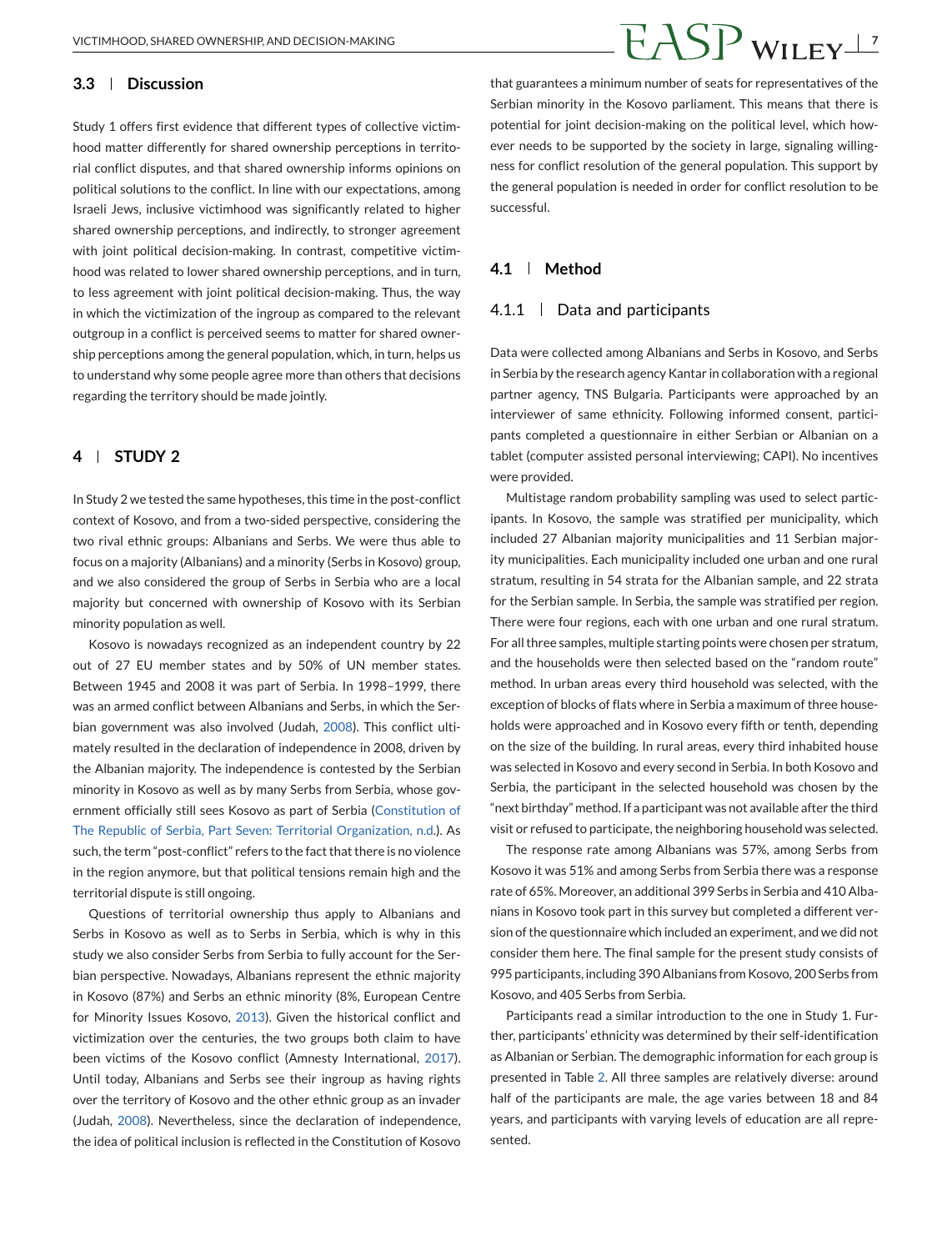# <span id="page-7-0"></span> $8 \pm \text{WILEY}$  $\bigcup$  $S$  $P$   $\longrightarrow$   $STORZ$  ETAL.

**TABLE 2** Descriptive statistics of demographic variables, broken down by ethnic group, Study 2 (total *N* = 995)

|                 | Albanians (Kosovo) $N = 390$ |        |           | Serbs (Kosovo) $N = 200$ |        | Serbs (Serbia) $N = 405$ |           |        |           |
|-----------------|------------------------------|--------|-----------|--------------------------|--------|--------------------------|-----------|--------|-----------|
|                 | Range                        | $M/$ % | <b>SD</b> | Range                    | $M/\%$ | <b>SD</b>                | Range     | $M/\%$ | <b>SD</b> |
| Male            | 0/1                          | 46.20% |           | 0/1                      | 53.50% |                          | 0/1       | 50.40% |           |
| Age             | $18 - 83$                    | 42.67  | 16.75     | $18 - 84$                | 48.49  | 16.31                    | $18 - 82$ | 44.57  | 15.37     |
| Education       |                              |        |           |                          |        |                          |           |        |           |
| Primary         |                              | 29.70% |           |                          | 6.50%  |                          |           | 20.00% |           |
| Secondary       |                              | 48.50% |           |                          | 67.00% |                          |           | 55.60% |           |
| <b>Tertiary</b> |                              | 21.80% |           |                          | 26.50% |                          |           | 24.40% |           |

# 4.1.2 Measures

All core items were measured on 7-point scales ranging from 1 = "*Strongly disagree*" to 7 = "*Strongly agree*." The ingroup was always mentioned first and the outgroup second, given that this is a sensitive context and mentioning the outgroup first could be experienced as insulting. Below we present the items as presented to Albanian participants.

#### *Collective victimhood*

*Inclusive victimhood* was assessed by the same two items as in Study 1 ( $\rho$ <sub>(Albanians(Kosovo))</sub> = 0.88;  $\rho$ <sub>(Serbs</sub>(Kosovo)) = 0.92;  $\rho$ <sub>(Serbs</sub>(Serbia)) = 0.88), while *competitive victimhood* was assessed by the items: "Albanians have suffered more during the Kosovo conflict than Serbs" and "Albanians were harmed more during the Kosovo conflict than Serbs" (*ρ*(Albanians(Kosovo)) = 0.75; *ρ*(Serbs(Kosovo)) = 0.88; *ρ*(Serbs(Serbia)) = 0.92).

#### *Shared territorial ownership perceptions*

The same three items as in Study 1 were used to measure shared territorial ownership perceptions, but regarding Albanians and Serbs owning Kosovo ( $ρ$ <sub>(Albanians</sub>(Kosovo)) = 0.82;  $ρ$ (Serbs(Kosovo)) = 0.78;  $\rho$ (Serbs(Serbia)) = 0.93).

#### *Support for joint political decision-making*

This construct was assessed as in Study 1, but regarding joint decision-making between Albanians and Serbs concerning Kosovo (*ρ*(Albanians(Kosovo)) = 0.84; *ρ*(Serbs(Kosovo)) = 0.79; *ρ*(Serbs(Serbia)) = 0.93).

#### *Control variables*

We again controlled for *place attachment*, this time with two items: "I feel attached to Kosovo," "Kosovo is part of me" (*ρ*(Albanians(Kosovo)) = 0.68;1 *ρ*(Serbs(Kosovo)) = 0.96; *ρ*(Serbs(Serbia)) = 0.96). *Ingroup superiority* was measured by two items from Study 1: "Albanians are better than other groups in many respects" and "Other groups can learn a lot from Albanians" (*ρ*(Albanians(Kosovo)) = 0.70;  $\rho$ (Serbs(Kosovo)) = 0.70;  $\rho$ (Serbs(Serbia)) = 0.80). Furthermore, we controlled for *religiosity* assessed with the question "How religious are you?" (1 = "Not at all" to 7 = "Very much"), political orientation  $(1 = "left\{-wing" to 5 = "right\}-wing")$ , *age* (continuous), *gender*  $(1 = male;$ 0 = female), and *educational level* (primary, secondary, and tertiary, with secondary being the reference category).

#### $4.1.3$  Data analytic procedure

We analyzed the data in a multi-group framework in M*plus* version 8.0, using the Maximum Likelihood estimator (ML; Muthén & Muthén, [2012\)](#page-13-0) with Albanians from Kosovo, Serbs from Kosovo, and Serbs from Serbia forming the three groups. We used latent variables and tested for measurement invariance to ensure that the latent constructs have the same structure and meaning across groups (Putnick & Bornstein, [2016\)](#page-13-0). Then we tested our hypotheses in three steps to obtain the most parsimonious structural model with a good fit, while also estimating bootstrap confidence intervals to receive more reliable estimators of the mediation paths (Preacher & Hayes, [2008\)](#page-13-0). We specified (1) a model in which all the hypothesized paths were freely estimated in each group (unconstrained structural model); (2) a model in which all hypothesized paths were set to be equal across groups (constrained structural model); and (3) a model with only statistically different paths being freed (partially constrained structural model). We interpreted the latter, and we reported this model first without, and then with, the control variables where we used FIML in order to account for missing values in political orientation.

### **4.2 Results**

#### 4.2.1 Measurement model

We specified a model with metric invariance, in which factor loadings for the latent constructs of inclusive victimhood, competitive victimhood, shared ownership, support for joint political decision-making, ingroup superiority, and place attachment were constrained to be equal across groups whereas intercepts were allowed to vary across groups. This metric model had a reasonable fit (see Table S2.1, Online Supplement 2.1), and all fit indices except for the Chi-square difference indicated an equally good fit as that of a configural model with all factor loadings freed. The Chi-square test is sensitive to small deviations

 $1$  The rho of place attachment among Albanians was slightly below generally accepted values. However, the  $R^2$  of both items that form the place attachment scale was acceptable (above 0.3), and we do not have a theoretical explanation for this relatively low rho.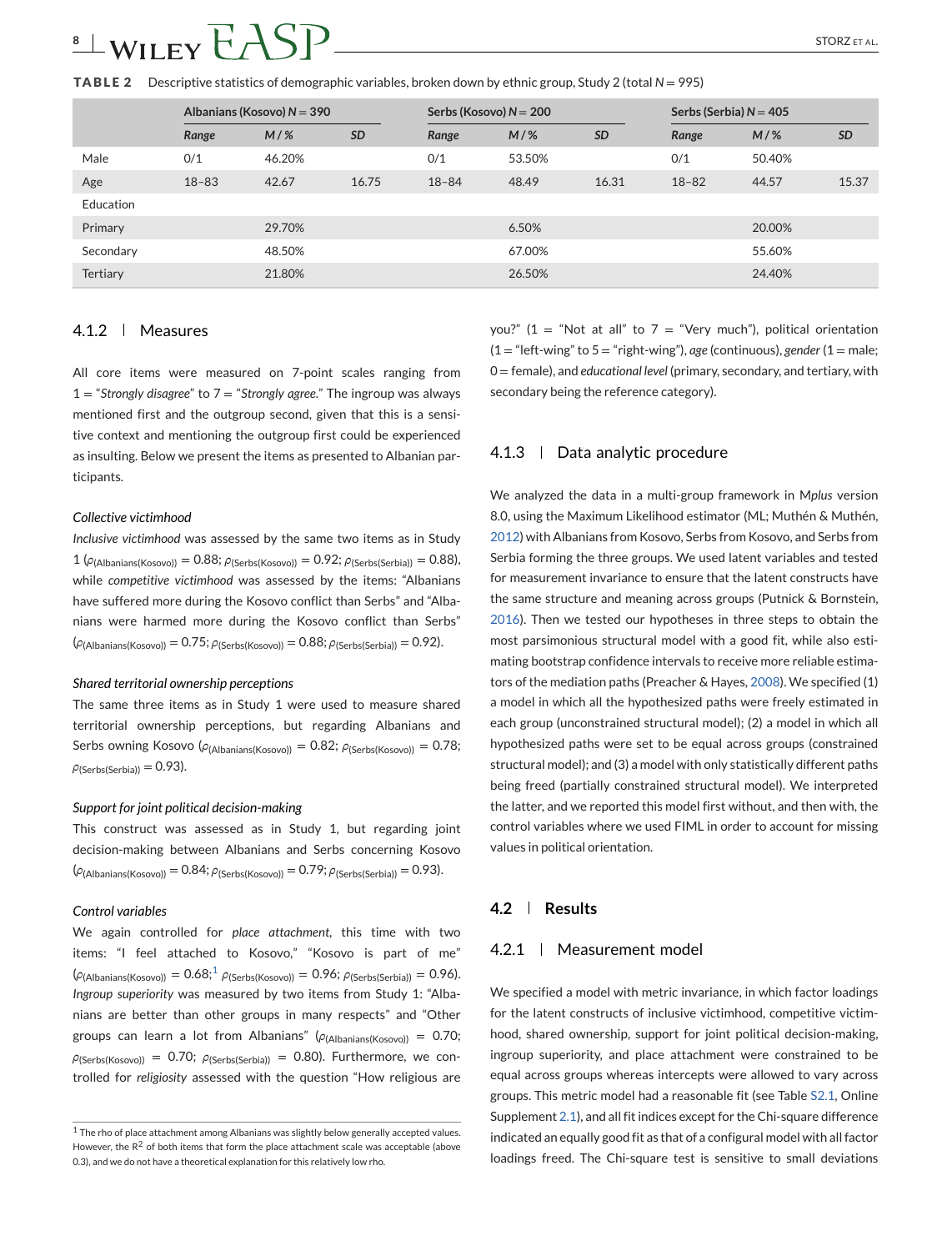**TABLE 3** Means, standard deviations, and correlations between the main constructs per ethnic group, Study 2 (total *N* = 995)

|                                    | 1.                       | 2.                       | 3.                       | 4.                       | 5.                       | 6.                       | 7.                       | M    | SD   |
|------------------------------------|--------------------------|--------------------------|--------------------------|--------------------------|--------------------------|--------------------------|--------------------------|------|------|
| Albanians (Kosovo; $N = 390$ )     |                          |                          |                          |                          |                          |                          |                          |      |      |
| 1. Inclusive victimhood            | $\overline{\phantom{a}}$ |                          |                          |                          |                          |                          |                          | 3.34 | 1.84 |
| 2. Competitive victimhood          | $-0.13$                  | $\qquad \qquad -$        |                          |                          |                          |                          |                          | 6.34 | 1.07 |
| 3. Shared ownership                | $.61***$                 | $-.22$ <sup>**</sup>     | $\overline{\phantom{a}}$ |                          |                          |                          |                          | 3.05 | 1.58 |
| 4. Joint political decision-making | $.63***$                 | $-.15$ <sup>*</sup>      | $.74***$                 | $\overline{\phantom{0}}$ |                          |                          |                          | 3.53 | 1.60 |
| 5. Ingroup superiority             | 0.05                     | $.26***$                 | $-.13$ <sup>*</sup>      | $-0.03$                  |                          |                          |                          | 5.74 | 1.03 |
| 6. Place attachment                | $-.14$ <sup>*</sup>      | $.35***$                 | $-.29***$                | $-.22$ <sup>**</sup>     | $.41***$                 | $\overline{a}$           |                          | 6.32 | 0.85 |
| 7. Religiosity                     | $-0.07$                  | $.22***$                 | $-.15$ **                | $-.15$ ***               | $.26***$                 | $.24***$                 | $\overline{\phantom{0}}$ | 5.77 | 1.60 |
| 8. Political orientation           | $-0.02$                  | 0.16                     | $-0.05$                  | 0.04                     | 0.05                     | $-0.08$                  | 0.05                     | 3.45 | 1.61 |
| Serbs (Kosovo; $N = 200$ )         |                          |                          |                          |                          |                          |                          |                          |      |      |
| 1. Inclusive victimhood            | $\overline{\phantom{a}}$ |                          |                          |                          |                          |                          |                          | 5.04 | 1.44 |
| 2. Competitive victimhood          | 0.03                     | $\overline{\phantom{a}}$ |                          |                          |                          |                          |                          | 5.89 | 0.99 |
| 3. Shared ownership                | $.26$ <sup>**</sup>      | $-0.11$                  | $\qquad \qquad -$        |                          |                          |                          |                          | 2.93 | 1.13 |
| 4. Joint political decision-making | 0.12                     | $-0.05$                  | $.50***$                 | $\overline{a}$           |                          |                          |                          | 4.21 | 1.50 |
| 5. Ingroup superiority             | $-0.02$                  | 0.17                     | $-.24$ <sup>**</sup>     | $-.26$ **                | L,                       |                          |                          | 5.07 | 1.12 |
| 6. Place attachment                | 0.08                     | 0.15                     | 0.05                     | $-.17$ <sup>*</sup>      | $.32**$                  | $\overline{\phantom{0}}$ |                          | 6.26 | 0.98 |
| 7. Religiosity                     | $.41***$                 | 0.08                     | $.18^*$                  | $-0.01$                  | 0.13                     | 0.07                     | $\overline{a}$           | 5.85 | 1.40 |
| 8. Political orientation           | $-0.07$                  | $-0.02$                  | $-0.09$                  | $-0.17$                  | $-0.07$                  | $-0.12$                  | $-0.26$                  | 3.15 | 1.32 |
| Serbs (Serbia; $N = 405$ )         |                          |                          |                          |                          |                          |                          |                          |      |      |
| 1. Inclusive victimhood            | $\qquad \qquad -$        |                          |                          |                          |                          |                          |                          | 4.74 | 1.47 |
| 2. Competitive victimhood          | 0.09                     | $\overline{\phantom{a}}$ |                          |                          |                          |                          |                          | 5.57 | 1.31 |
| 3. Shared ownership                | $.40***$                 | $-.23***$                | $\overline{\phantom{a}}$ |                          |                          |                          |                          | 3.71 | 1.63 |
| 4. Joint political decision-making | $.46***$                 | $-0.03$                  | $.58***$                 | $\overline{\phantom{0}}$ |                          |                          |                          | 4.53 | 1.51 |
| 5. Ingroup superiority             | $-0.08$                  | $.54***$                 | $-.19$ <sup>**</sup>     | $-0.12$                  | $\overline{\phantom{0}}$ |                          |                          | 4.78 | 1.29 |
| 6. Place attachment                | $-.18$ <sup>**</sup>     | $.29***$                 | $-.25$ ***               | $-.16$ <sup>**</sup>     | $.44***$                 | $\qquad \qquad -$        |                          | 4.35 | 1.69 |
| 7. Religiosity                     | $-0.10$                  | $.13*$                   | $-0.09$                  | $-.12$ <sup>*</sup>      | $.35***$                 | $.25***$                 | $\overline{\phantom{0}}$ | 4.64 | 1.73 |
| 8. Political orientation           | 0.00                     | 0.06                     | $-0.12$                  | 0.02                     | 0.00                     | $.13*$                   | 0.11                     | 3.04 | 1.33 |

*Note*: All constructs were measured on 7-point scales ranging from 1 = "Strongly disagree" to 7 = "Strongly agree," apart from political orientation which was measured on a 5-point scale ranging from  $1 =$  "left-wing" to  $5 =$  "right-wing."

The correlation between ingroup and shared ownership was moderately negative (Albanians: *r* = −0.14, *p* = .020; Serbs from Kosovo: *r* = −0.17, *p* = .026; Serbs from Serbia: *r* = -0.38, *p* < .001).

 $*p$  < .05.

\*\**p* < .01.

\*\*\**p* < .001.

in large samples though (Putnick & Bornstein, [2016\)](#page-13-0). Hence, we can assume that the latent constructs have the same meaning across groups and we can compare the structural paths. The scalar model with both loadings and intercepts constrained had a worse fit across all indices (Table S2.1, Online Supplement 2.1), which means that we cannot compare latent means across groups (Putnick & Bornstein, [2016\)](#page-13-0). The metric model was our final model.

### 4.2.2 Descriptive analysis

As shown in Table 3, all groups revealed strong competitive victimhood. At the same time, Albanians from Kosovo on average somewhat disagreed whereas Serbs somewhat agreed with inclusive victimhood.

In addition, in all three samples competitive victimhood was significantly higher than inclusive victimhood (Albanians: Wald( $1$ ) = 711.09, *p* < .001, Serbs(Kosovo): Wald(1) = 49.01, *p* < .001, Serbs(Serbia): Wald(1) = 79.68, *p* < .001). On average, participants across samples disagreed that the ownership of Kosovo is shared between Albanians and Serbs. While Albanians tended to disagree with joint political decisionmaking, Serbs from Kosovo and from Serbia tended to slightly agree. For bivariate correlations between the variables, see Table 3.

# 4.2.3 | Structural model

We estimated the same structural mediation model as in Study 1. We first specified an unconstrained model where all hypothesized paths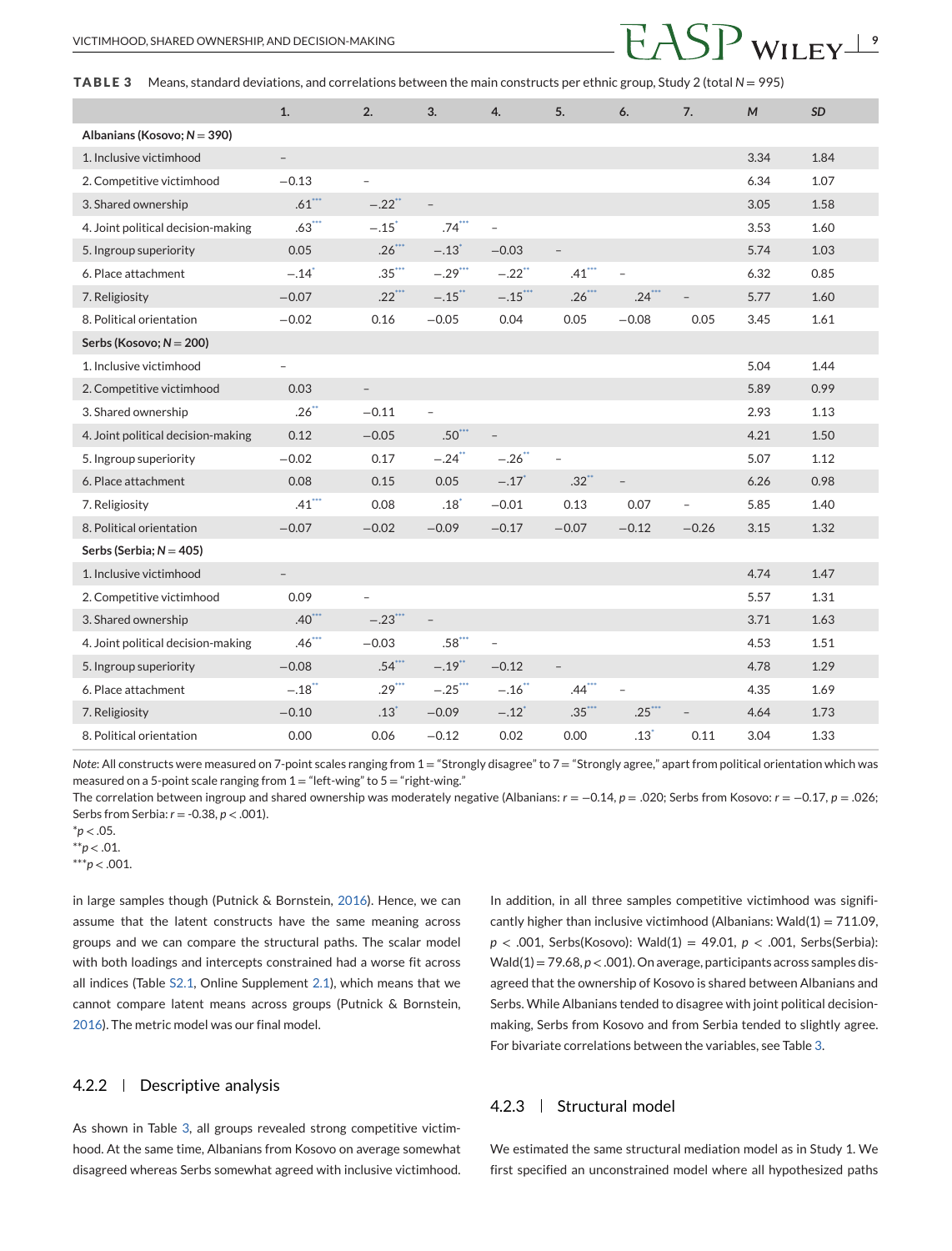# **10** WILEY  $FASP$  STORZETAL.



**FIGURE 3** Results of a multi-group structural equation model explaining support for joint political decision-making in Kosovo, among Albanians from Kosovo and Serbs from Serbia (before slash) and Serbs from Kosovo (after slash), Study 2 (total *N* = 995) *Note*: All paths could be constrained to be equal for Albanians in Kosovo and Serbs in Serbia; two paths had to be freed for Serbs in Kosovo (after slash); R2 is the explained variance of the latent outcome variables (shared ownership: Albanians R2 = .39, Serbs from Kosovo R2 = .11, Serbs from Serbia R2 = .21; support for joint political decision-making: Albanians R2 = .56, Serbs from Kosovo R2 = .16, Serbs from Serbia R2 = .45); Figure presents unstandardized regression coefficients with standard errors in parentheses; the factor loadings are standardized (Albanians/Serbs from Kosovo/Serbs from Serbia); \*\**p* < .01; \*\*\**p* < .001. Model fit: *χ*2(df) = 193.29(107)\*\*\*; CFI = 0.986; SRMR = 0.045; RMSEA = 0.049 (0.038, 0.060).

were estimated freely across the three groups (see Table S2.2, Online Supplement 2.2), followed by a model where all hypothesized paths were constrained to be the same. The structurally unconstrained model (*χ*2(df) = 181.49(99), *p* < .001, CFI = 0.986, SRMR = 0.036, RMSEA  $[90\%$  CI] = 0.050  $[0.038, 0.062]$ ) had a better fit than the constrained model  $\chi^2$ (df) = 196.20(109),  $p < .001$ , CFI = 0.979, SRMR = 0.068, RMSEA  $[90\% \text{ Cl}] = 0.049 \; [0.038, 0.060]$ , as the Chi-square difference test indicates ( $\Delta \chi^2(10) = 39.75$ ,  $p < .001$ ). To improve the fit and achieve partial invariance, we freed the paths one by one, starting from the path with most divergent coefficients. After freeing the path between inclusive victimhood and shared ownership for Serbs from Kosovo, while keeping this path the same for Albanians in Kosovo and Serbs in Serbia, the overall fit improved compared to the constrained model ( $\Delta \chi^2(1) = 24.16$ ,  $p < .001$ ) but it was still worse than the unconstrained model ( $\Delta \chi^2(9) = 20.92$ ,  $p = .013$ ). Releasing an additional path between inclusive victimhood and support for joint political decisionmaking for Serbs in Kosovo resulted in a fit that was as good as the fit of the unconstrained model ( $\Delta \chi^2(8) = 11.80$ ,  $p = .160$ ). The model fit did not improve when freeing the remaining paths for any of the groups. Thus, only for Serbs in Kosovo two paths had to be unconstrained, and this model with full structural invariance among Albanians in Kosovo and Serbs in Serbia but partial structural invariance for Serbs in Kosovo is the model that we interpret. The results are presented in Figure 3.

Across all three groups, in line with H1, higher competitive victimhood was related to significantly lower shared ownership perceptions. As predicted by H2, we found higher inclusive victimhood to relate to a stronger sense of shared ownership, even though this relation was significantly weaker among Serbs from Kosovo than among the other two groups. Stronger feelings of shared ownership of Kosovo were found to relate to more agreement with joint political decision-making between Albanians and Serbs (in line with H3), in all three groups alike.

Supporting H4, for all three groups the indirect relation between competitive victimhood and support for joint political decision-making via shared ownership was negative and significant, *b* = −0.14, *p* < .001,

95% CI: [-0.20, -0.08]. It should be noted that the total relation between competitive victimhood and support for joint political decision-making was not significant ( $b = -0.09$ ,  $SE = 0.05$ ,  $p = .067$ ), and competitive victimhood was also not directly related to less support for joint political decision-making, meaning that the two were only indirectly related via shared ownership perceptions.

Furthermore, consistent with H5, the indirect paths from inclusive victimhood to support for joint political decision-making via shared ownership were significant in all three groups, albeit weaker for Serbs from Kosovo than for the other two groups (*b*(Albanians(Kosovo) and Serbs(Serbia)) = 0.25, *p* < .001, 95% CI: [0.19, 0.31]; *b*(Serbs(Kosovo)) = 0.10, *p* = .002, 95% CI: [0.03, 0.17]). Inclusive victimhood had a positive and significant total effect on support for joint political decision-making among Albanians from Kosovo and Serbs from Serbia ( $b = 0.52$ ,  $SE = 0.04$ ,  $p < .001$ ), but not among Serbs from Kosovo ( $b = 0.12$ ,  $SE = 0.08$ ,  $p = .108$ ). As the remaining direct relation between inclusive victimhood and support for joint political decision-making was also positive and significant for these two groups, we can conclude that shared ownership only partially accounted for this association.

To check the robustness of the model, we added the control variables to this partially constrained structural model. We tested whether the partially unconstrained model was valid to use also with control variables included, and results indicate that we can free the same two paths that we freed in the model without control variables (see Online Supplement 2.3 for more detailed analyses). The path coefficients for these control variables were allowed to vary between groups (see Table S2.3, Online Supplement 2.3). The pattern of the main results is comparable to the model without control variables. Furthermore, ingroup superiority was related to less shared ownership and place attachment was related to less support for joint decision-making among Serbs in Kosovo. Male Serbs from Kosovo were more in favor of shared ownership and joint-decision-making. Finally, the more right-wing oriented Serbs from Kosovo were, the less they supported joint decisionmaking.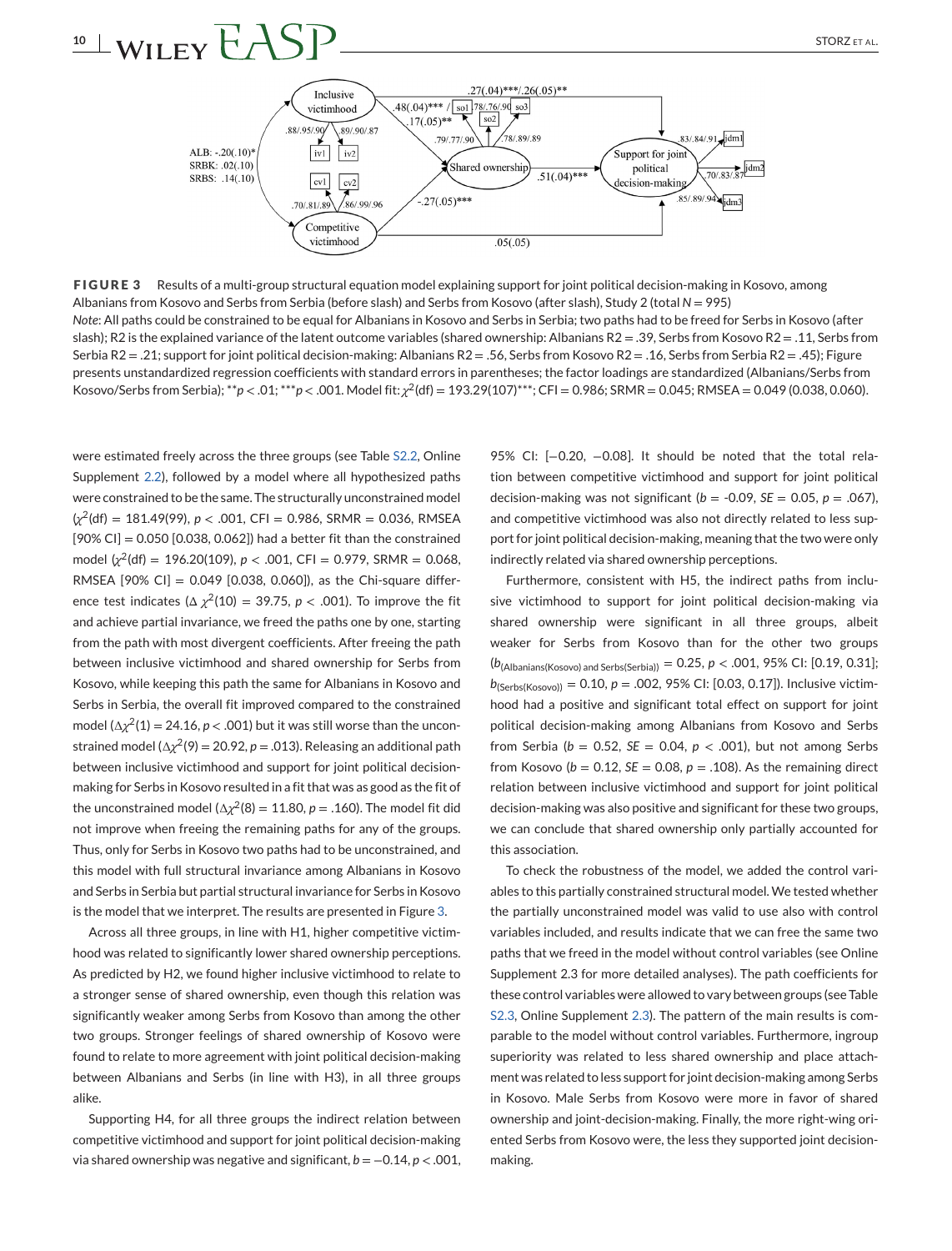#### **4.3 Discussion**

In the context of post-conflict Kosovo and among Albanians and Serbs alike, we largely replicated the findings from Study 1. We found that competitive victimhood was related to lower shared ownership perceptions, and indirectly, with weaker agreement with joint political decision-making. In contrast, inclusive victimhood was related to stronger perceptions of shared ownership, and via these to more agreement with joint political decision-making. While we observed a few group differences between the two majority groups (Albanians and Serbs from Serbia) on the one hand, and the minority (Serbs from Kosovo) on the other hand, overall our results show that the model seems to work similarly in this post-conflict setting of Kosovo as in the Israeli–Palestinian setting where the conflict is still ongoing.

### **5 GENERAL DISCUSSION**

In this article we focused on the idea of shared ownership perceptions of the disputed land in territorial interethnic conflicts. We investigated inclusive and competitive victimhood as a possible explanation of shared ownership perceptions, and joint decision-making as a relevant political outcome that could ensure peaceful conflict resolution. We expected that competition over the ingroup's past victimization would be associated with lower perceptions of shared ownership and indirectly with lower support for joint decision-making, whereas the opposite was expected for an inclusive understanding of victimization whereby both the ingroup and outgroup are seen as victims of the conflict. We tested these expectations in two studies: first, from the perspective of Israeli Jews regarding the land from the Jordan River to the Mediterranean Sea, and second, in the understudied context of the Kosovo conflict and, uniquely so, from the perspective of Albanians and Serbs living in Kosovo as well as Serbs in Serbia who have a vested interest in Kosovo's territory.

By considering the role of different types of collective victimhood (Vollhardt & Bilali, [2015;](#page-14-0) Vollhardt et al., [2016\)](#page-14-0) we provided novel insights as to why one would (not) agree that the two conflicting groups own disputed territory together. Jewish Israelis, as well as Albanians and Serbs who felt that their own group had been victimized more than the outgroup, agreed less that the two groups owned the territory in question together. This finding resonates with our theoretical reasoning that feeling wronged in form of perceiving group victimization may evoke feelings of entitlement (Zitek et al., [2010\)](#page-14-0), such as entitlement to land ownership. The perception that one's group has suffered more in their fight for the territory might evoke among ingroup members feelings that the outgroup does not deserve the territory (Feather, [1999\)](#page-12-0). At the same time, those who felt that both groups had been victimized during the conflict agreed more with the idea of shared ownership of the disputed territory. This is in line with our theoretical argument that feeling wronged on an overarching, inclusive level evokes feelings of shared entitlement (Volkan, [2007;](#page-14-0) Zitek et al., [2010\)](#page-14-0), and this can manifest itself in the form of shared territorial ownership perceptions.

# VICTIMHOOD, SHARED OWNERSHIP, AND DECISION-MAKING **11**

Further, our findings show that stronger perceptions of Israeli Jews owning the land together with Palestinians (Study 1), as well as of Albanians and Serbs owning the territory of Kosovo together (Study 2), were related to more agreement with joint political decision-making in the effort to resolve the conflict, and this was consistently found across the groups studied. This finding was in line with theoretical arguments (Merrill, [1998;](#page-13-0) Snare, [1972;](#page-13-0) Verkuyten & Martinović, [2017\)](#page-14-0) and adds to the emerging literature that has shown that an ingroup's territorial ownership perceptions matter for intergroup relations, not only in conflict regions (Storz et al., [2020\)](#page-13-0) but also in countries where territorial ownership is not so much contested (Brylka et al., [2015;](#page-12-0) Nijs et al., [2021\)](#page-13-0) and where a sense of collective ownership is used as an argument to exclude immigrants. Thus, the present studies extend the initial research on ownership perceptions by showing the importance of *shared* ownership perceptions, beyond ingroup ownership perceptions studied in previous research (Selvanathan et al., [2021;](#page-13-0) Storz et al., [2020\)](#page-13-0). Unsurprisingly, ingroup ownership perceptions tend to be high in territorial conflict contexts (see Storz et al., [2020\)](#page-13-0). Even though this was not a focus of the present research, we also had measures of ingroup ownership in our data and we found these to be very high, and only weakly (Kosovo context) or moderately (Israeli context), correlated with shared ownership perceptions, revealing that these are distinct constructs. $2$  Further, we expand on the initial research on ownership perceptions in contested as well as uncontested territories by showing that shared ownership perceptions go hand in hand with support for political collaboration between conflicting groups. This is an important finding because in order for reconciliation to fully come about, collaborative relations between the groups on the institutional level need to be established or strengthened (Nadler, [2012\)](#page-13-0).

Importantly, in both studies and across all groups, competition over the victim status was related to lower agreement with joint political decision-making through less agreement with shared ownership. Israeli Jews as well as Serbs and Albanians in Kosovo and Serbs in Serbia who thought their own group was considerably more victimized endorsed the idea of shared ownership less, and were indirectly less supportive of intergroup collaboration on a political level. Among Israeli Jews (Study 1) we observed that those who competed more with Palestinians over the victim status overall agreed less that the two groups should jointly decide on political issues regarding Israel and the Palestinian territories, whereas there was no overall relation between competitive victimhood and joint political decision-making among the groups regarding the Kosovo conflict (Study 2). The latter finding corroborates previous research showing that competitive victimhood is not directly negatively related to positive outcomes such as preference for inclusive political leaders (Vollhardt & Bilali, [2015\)](#page-14-0). Among Israeli Jews (Study 1), we might have found an overall negative relation between competitive victimhood and joint decision-making because we deal with a conflict which is still ongoing. The victimization at the

<sup>2</sup> Ingroup ownership was very strongly perceived in all samples: *M*(Israeli Jews) = 6.26, *SD* = 1.16; *M*(Albanians) = 6.62, *SD* = 0.89; *M*(Serbs from Kosovo) = 6.60, *SD* = 0.79; *M*(Serbs from Serbia) = 5.99; *SD* = 1.17. Furthermore, ingroup ownership was only weakly (among Albanians: *r* = -0.14 , *p* = .020); Serbs from Kosovo: *r* = -0.17, *p* = .026: Serbs from Serbia *r* = -0.38) or moderately (*p* < .001: Israeli Jews: *r* = -0.57, *p* < .001) correlated with shared ownership.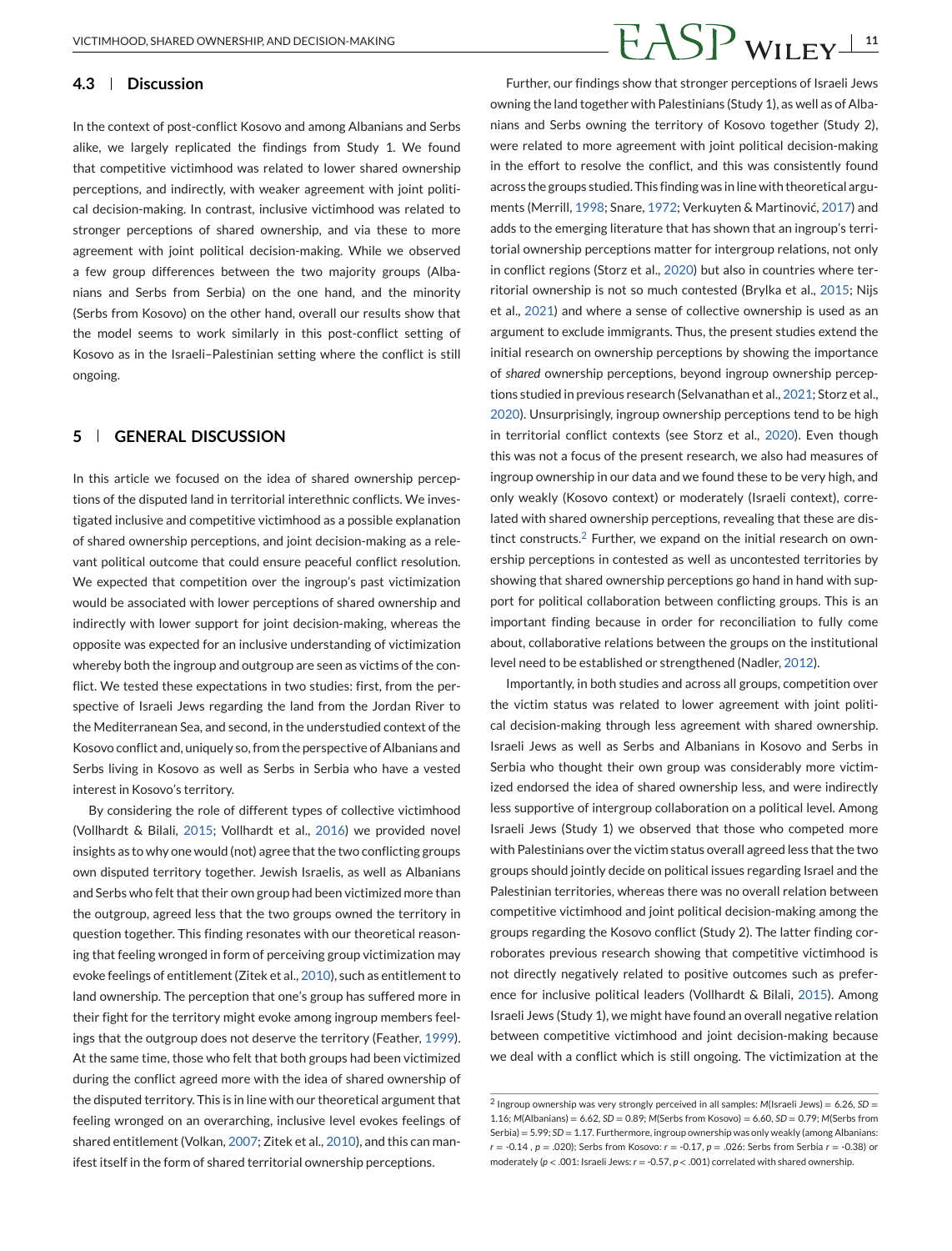# $12 \pm \text{WILEY}$   $FASP$  STORZETAL.

hands of the rival is perceived as continuing, and therefore the group arguably has moral entitlement to take unilateral political decisions in order to secure its existence. This resonates with previous research on the Israeli–Palestinian and on the ongoing Turkish–Kurdish conflict, which found a negative relation between competitive victimhood and support for non-violent conflict resolution (Uluğ et al., [2020\)](#page-13-0). Furthermore, trusting that the rival party will accept the possibility of joint decision-making in political issues may be more difficult when one perceives that one's own group has been victimized more (Bar-Tal et al., [2009\)](#page-12-0).

Across studies and groups, inclusive victimhood was related to more agreement with joint political decision-making, indirectly via stronger perceptions of shared ownership. This resonates with the common ingroup identity model (Dovidio et al., [2007\)](#page-12-0): perceiving both groups as belonging to an overarching category of victims was related to more positive intergroup outcomes. Furthermore, inclusive victimhood also had an overall positive relationship with joint political decision-making. This replicates previous findings that inclusive understanding of victimhood also directly fosters various forms of positive intergroup relations and intergroup reconciliation (Adelman et al., [2016;](#page-12-0) Szabó et al., [2020;](#page-13-0) Vollhardt & Bilali, [2015;](#page-14-0) Vollhardt et al., [2016\)](#page-14-0), and it extends it to the domain of political decision-making. However, this overall relation was not present for Serbs from Kosovo, where we only found an indirect relation between inclusive victimhood and joint political decisionmaking via shared ownership. One reason for the observed group differences could be that Serbs from Kosovo are nowadays in the minority position, whereas they used to feel as part of the majority population when Kosovo was an autonomous province of the Republic of Serbia. In contrast, Israeli Jews are the powerful majority in the context of the Israeli–Palestinian conflict, and Albanians are the majority in Kosovo, while Serbs from Serbia are located outside of the borders of Kosovo and also represent the majority in their state. For Serbs in Kosovo, due to their "sudden" minority position, shared victimhood perceptions might not be sufficient to ensure agreement with joint political decision-making, but this needs to be investigated further.

Our work has several limitations. First, our data did not allow us to further understand group differences and the role of group status in the hypothesized processes. In the future, researchers could conduct qualitative studies to gain a better understanding of what minority and majority members have in mind when they think of joint decisionmaking. For instance, for majorities this may be a less desirable outcome considering that majority-only decision-making favors majority group's position, whereas from a minority perspective, joint political decision-making is the best possible (realistic) outcome given its small numerical size and low power. Moreover, the explained variance of perceptions of shared territorial ownership as well as joint political decision-making among Serbs from Kosovo was rather low as compared to the other groups. Thus, especially in this minority group, there must be other (important) factors explaining perceptions of shared ownership and support for joint decision-making.

Second, in Study 1 we only considered a one-sided perspective, that of Israeli Jews, while neglecting Palestinians. And even though we adopted a multi-group perspective in Study 2, our design was again

somewhat unbalanced because we did not include Albanians from Albania. However, a recent survey with representative samples shows that Albanians in Albania have less of a vested interested in Kosovo than Albanians in Kosovo have in Albania (Demi & Çeka, [2019\)](#page-12-0). With regard to territorial perceptions, the majority of Albanians in Albania and in Kosovo seem to prefer European Union accession rather than a possible unification under a single Albanian state (Demi & Çeka, [2019\)](#page-12-0). The same study shows that the majority of citizens in Albania and in Kosovo, including Serbs from Kosovo, oppose the idea of border changes between Kosovo and Serbia as part of a final political settlement.

Third, with cross-sectional data we were not able to investigate the causality in the proposed relations. While we have a theoretical rationale for the model tested (Dovidio et al., [2007;](#page-12-0) Storz et al., [2020;](#page-13-0) Wohl & Branscombe, [2008\)](#page-14-0), we acknowledge that we cannot make strong claims about the direction of causality. For instance, the causal relation between perceptions of victimization in the past and thoughts about sharing the ownership of the territory today could also be reversed. The sense of ownership is rather fundamental and inherent in people (Rochat, [2014\)](#page-13-0), and one might justify one's ownership claims by referring to past victimization. Since testing for reversed mediation models is statistically not meaningful (Lemmer & Golwitzer, [2017;](#page-13-0) Rohrer et al., [2021;](#page-13-0) Thoemmes, [2015\)](#page-13-0), longitudinal and experimental research is needed to clarify the direction of causality.

Finally, we assessed support for joint political decision-making as support for deciding jointly on issues regarding the territory, and not as support for political collaboration between the two conflicting groups in a broader sense. While the conflicts that we researched are territorial conflicts, they are not *only* about the territory. Thus, political power could be shared on matters beyond territorial ones. Assessing joint political decision-making in other political domains might result in lower correlations between shared territorial ownership and joint political decision-making.

### **5.1 Conclusion**

To conclude, with the present research we showed in the context of the Israeli–Palestinian conflict from the perspective of Israeli Jews, as well as in the context of Kosovo and among three groups—Albanians and Serbs from Kosovo, and Serbs from Serbia—that a sense of shared territorial ownership is stronger when one perceives that both groups have been victims of the conflict, but perceiving one's own group to have been victimized more was related to lower shared ownership perceptions. Moreover, we have shown that the perception that the disputed territory belongs to both rival groups together seems to go hand in hand with support for efforts to resolve the conflict jointly. Overall, we provide first evidence that research on territorial conflict resolution could benefit from considering group members' perceptions of collective land ownership, and specifically recognition of ownership of each group involved in the conflict. One implication of these findings, regarding the two conflict contexts studied, and perhaps territorial conflict regions more generally, is that creating a more inclusive understanding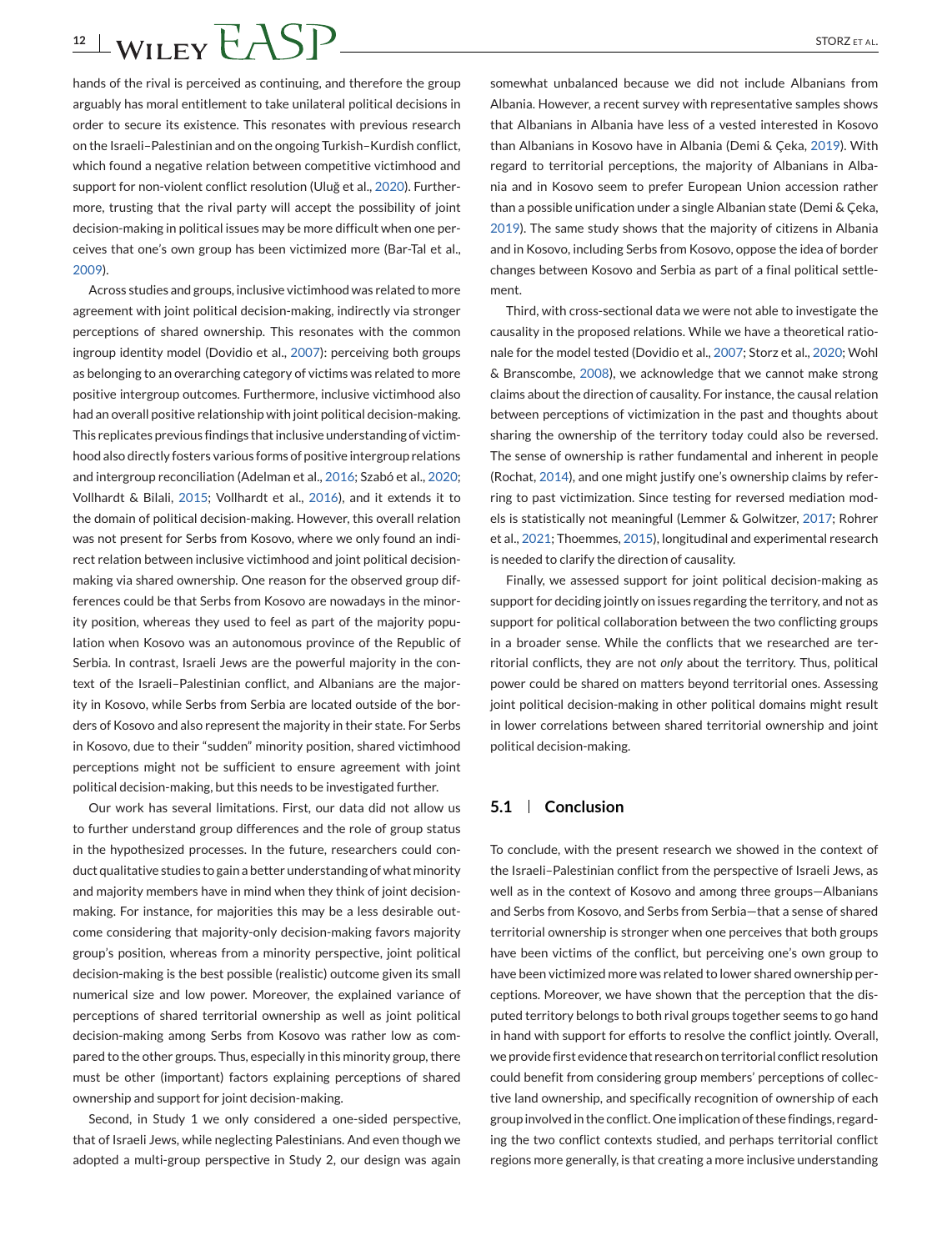<span id="page-12-0"></span>of victimization may foster perceptions of shared territorial ownership, which in turn may benefit the institutional reconciliation efforts.

#### **ACKNOWLEDGEMENT**

This research has received funding from the European Research Council (ERC) under the European Union's Horizon 2020 research and innovation program (grant agreement No 715842) awarded to the third author.

#### **CONFLICT OF INTEREST**

All authors report no conflict of interest.

### **ETH ICS APPROVAL STATEMENT**

The research has received ethics approval by Utrecht University (general research line: FETC18-118; Israel: 20-366; Kosovo and Serbia: FETC19-047). Additionally, the research among Israeli Jews has been approved by Tel Aviv University (0001514-1) and the research in Serbia and Kosovo has been approved by the University of Belgrade (2019- 027). In Kosovo, no additional ethics approval was possible.

### **AUTHOR CONTRIBUTIONS**

Nora Storz (conceptualization, data curation, formal analysis, investigation, methodology, writing—original draft); Rezarta Bilali (Conceptualization, Writing—substantial review and editing); Borja Martinovic (conceptualization, funding acquisition, writing—substantial review and editing); Edona Maloku (data collection—support with translation; writing—review and editing); Nimrod Rosler (data collection support with translation; writing—review and editing); Iris Žeželj (data collection—support with translation; writing—review and editing).

### **DATA AVAILABILITY STATEMENT**

All data is shared in a publicly available repository on OSF: [https://osf.](https://osf.io/tbvfm/?view_only) [io/tbvfm/?view\\_only.](https://osf.io/tbvfm/?view_only)

#### **ORCID**

*Nora Storz* <https://orcid.org/0000-0001-5262-4024> *Rezarta Bilali* <https://orcid.org/0000-0002-9276-2883> *Borja Martinović* <https://orcid.org/0000-0003-3043-9068> *Edona Malok[u](https://orcid.org/0000-0001-5961-8671)* <https://orcid.org/0000-0001-5961-8671> *Nimrod Rosler* <https://orcid.org/0000-0001-5316-9828> *Iris Žeželj* <https://orcid.org/0000-0002-9527-1406>

### **REFERENCES**

- Adelman, L., Leidner, B., Ünal, H., Nahhas, E., & Shnabel, N. (2016). A whole other story: Inclusive victimhood narratives reduce competitive victimhood and intergroup hostility. *Personality and Social Psychology Bulletin*, *42*, 1416–1430. <https://doi.org/10.1177/0146167216662868>
- Amnesty International (2017). *Wounds that burn our souls: Compensation for Kosovo's wartime rape survivors, but still not justice*. Amnesty International. Retrieved from; [https://www.amnesty.org/download/Documents/](https://www.amnesty.org/download/Documents/EUR7075582017ENGLISH.PDF) [EUR7075582017ENGLISH.PDF](https://www.amnesty.org/download/Documents/EUR7075582017ENGLISH.PDF)
- Andrighetto, L., Mari, S., Volpato, C., & Behluli, B. (2012). Reducing competitive victimhood in Kosovo: The role of extended contact and common ingroup identity. *Political Psychology*, *33*(4), 513–528. [https://doi.org/10.](https://doi.org/10.1111/j.1467-9221.2012.00887.x) [1111/j.1467-9221.2012.00887.x](https://doi.org/10.1111/j.1467-9221.2012.00887.x)
- Bar-Tal, D., & Bennink, G. (2004). The nature of reconciliation as an outcome and as a process. In Y. Bar-Siman-Tov (Ed.), *From conflict resolution to reconciliation* (pp. 11–38). Oxford University Press.
- Bar-Tal, D., Chernayak-Hai, L., Schori, N., & Gundar, A. (2009). A sense of self-perceived collective victimhood in intractable conflicts. *International Review of the Red Cross*, *91*(874), 299–258. [https://doi.org/10.](https://doi.org/10.1017/S1816383109990221) [1017/S1816383109990221](https://doi.org/10.1017/S1816383109990221)
- Bayer, M., & Pabst, A. (2017). Heroes and victims: Economies of entitlement after violent pasts. *Peacebuilding*, *6*(1), 49–64. [https://doi.org/10.1080/](https://doi.org/10.1080/21647259.2017.1303868) [21647259.2017.1303868](https://doi.org/10.1080/21647259.2017.1303868)
- Blalock, H. M. (1967). *Toward a theory of minority group relations*. John Wiley.
- Brylka, A., Mähönen, T. A., & Jasinskaja-Lahti, I. (2015). National identification and intergroup attitudes among members of the national majority and immigrants: Preliminary evidence for the mediational role of psychological ownership of a country. *Journal of Social and Political Psychology*, *3*(1), 24–45. [https://doi.org/10.23668/psycharchives.1788](https://10.23668/psycharchives.1788)
- Čehajić, S., & Brown, R. (2010). Silencing the past: Effects of intergroup contact on acknowledgment of in-group responsibility. *Social Psychological and Personality Science*, *1*(2), 190–196. [https://doi.org/10.1177/](https://doi.org/10.1177/1948550609359088) [1948550609359088](https://doi.org/10.1177/1948550609359088)
- Central Bureau of Statistics (2020). *Statistical abstracts of Israel 2020*. Central Bureau of Statistics. Retrieved from [https://www.cbs.gov.il/](https://www.cbs.gov.il/en/publications/Pages/2020/Statistical-Abstract-of-Israel-2020-No-71.aspx) [en/publications/Pages/2020/Statistical-Abstract-of-Israel-2020-No-](https://www.cbs.gov.il/en/publications/Pages/2020/Statistical-Abstract-of-Israel-2020-No-71.aspx)[71.aspx](https://www.cbs.gov.il/en/publications/Pages/2020/Statistical-Abstract-of-Israel-2020-No-71.aspx)
- Cohrs, J. C., McNeill, A., & Vollhardt, J. R. (2015). The two-sided role of inclusive victimhood for intergroup reconciliation: Evidence from Northern Ireland. *Peace and Conflict: Journal of Peace Psychology*, *21*(4), 634–647. <https://doi.org/10.1037/pac0000141>
- Constitution of The Republic of Serbia (n.d.). *Part seven: Territorial organization*. Constitution of the Republic of Serbia (n.d.); Retrieved from [https://www.ilo.org/dyn/natlex/docs/ELECTRONIC/74694/119555/](https://www.ilo.org/dyn/natlex/docs/ELECTRONIC/74694/119555/F838981147/SRB74694%20Eng.pdf) [F838981147/SRB74694%20Eng.pdf](https://www.ilo.org/dyn/natlex/docs/ELECTRONIC/74694/119555/F838981147/SRB74694%20Eng.pdf)
- Demi, A., & Çeka, B. (2019). *Kosovo Albania: Interaction, knowledge, values, beliefs, cooperation and unification*. Kosovo Foundation for Open Society & Open Society Foundation for Albania. Retrieved from [https://www.osfa.](https://www.osfa.al/sites/default/files/raporti_plote_kosove_-_shqiperi_-_eng.pdf) [al/sites/default/files/raporti\\_plote\\_kosove\\_-\\_shqiperi\\_-\\_eng.pdf](https://www.osfa.al/sites/default/files/raporti_plote_kosove_-_shqiperi_-_eng.pdf)
- Dovidio, J. F., Gaertner, S. L., & Saguy, T. (2007). Another view of "we": Majority and minority group perspectives on a common ingroup identity. *European Review of Social Psychology*, *18*, 296–330. [https://doi.org/10.1080/](https://doi.org/10.1080/10463280701726132) [10463280701726132](https://doi.org/10.1080/10463280701726132)
- European Centre for Minority Issues Kosovo (ECMI) (2013). *Communities in Kosovo: A guidebook for professionals working with communities in Kosovo*. European Centre for Minority Issues Kosovo (ECMI); Retrieved from [https://www.ecmikosovo.org/uploads/](https://www.ecmikosovo.org/uploads/ECMIKosovoDec2013GuidebookforProfessionalsENG.pdf) [ECMIKosovoDec2013GuidebookforProfessionalsENG.pdf](https://www.ecmikosovo.org/uploads/ECMIKosovoDec2013GuidebookforProfessionalsENG.pdf)
- Feather, N. T. (1999). Judgements of deservingness: Studies in the psychology of justice and achievement. *Personality and Social Psychology Review*, *3*(2), 86–107. [https://doi.org/10.1207/s15327957pspr0302\\_1](https://doi.org/10.1207/s15327957pspr0302_1)
- Fitzduff, M. (2002). *Beyond violence: Conflict resolution process in Northern Ireland*. United Nations University Press.
- Halperin, E., & Bar-Tal, D. (2011). Socio-psychological barriers to peace making: An empirical examination within the Israeli Jewish society. *Journal of Peace Research*, *48*(5), 637–651. [https://doi.org/10.1177/](https://doi.org/10.1177/0022343311412642) [0022343311412642](https://doi.org/10.1177/0022343311412642)
- Hameiri, B., & Nadler, A. (2017). Looking backward to moving forward: Effects of acknowledgement of victimhood on readiness to compromise for peace in the protracted Israeli–Palestinian conflict. *Personality and Social Psychology Bulletin*, *34*(4), 555–569. [https://doi.org/10.1177/](https://doi.org/10.1177/0146167216689064) [0146167216689064](https://doi.org/10.1177/0146167216689064)
- Hartzell, C., & Hoddie, M. (2003). Institutionalizing peace: Power sharing and post-civil war conflict management. *American Journal of Political Science*, *47*(2), 318–332. <https://doi.org/10.1111/1540-5907.00022>
- Judah, T. (2008). *Kosovo: What everyone needs to know*. Oxford University Press.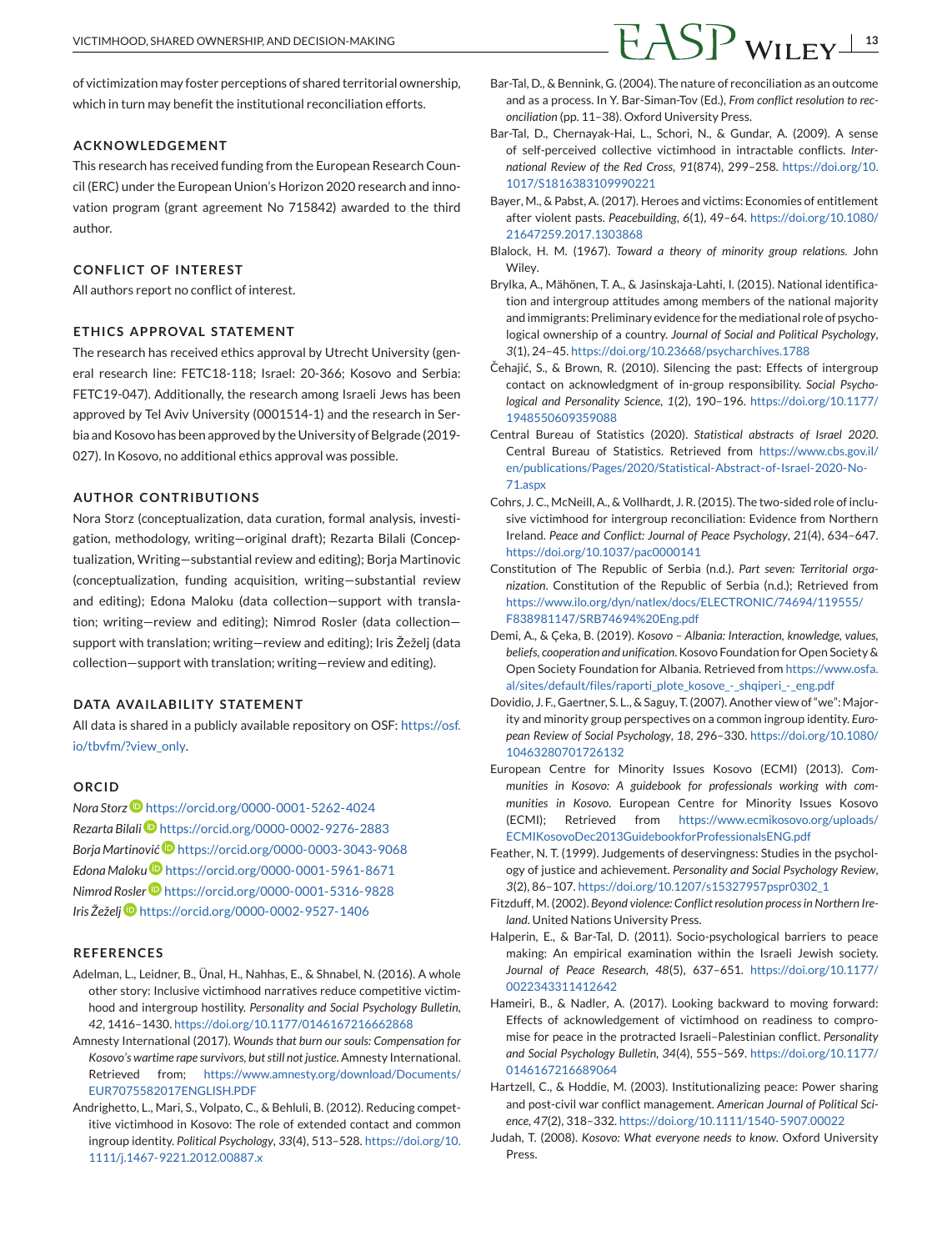# <span id="page-13-0"></span>**14** WILEY CASP

- Lemmer, G., & Golwitzer, M. (2017). The "true" indirect effect won't (always) stand up: When and why reverse mediation testing fails. *Journal of Experimental Social Psychology*, *69*, 144–149. [https://doi.org/10.1016/j.jesp.](https://doi.org/10.1016/j.jesp.2016.05.002) [2016.05.002](https://doi.org/10.1016/j.jesp.2016.05.002)
- Lewicka, M. (2010). What makes neighborhood different from home and city? Effects of place scale on place attachment. *Journal of Environmental Psychology*, *30*, 35–51. <https://doi.org/10.1016/j.jenvp.2009.05.004>
- Maoz, I., & Eidelson, R. J. (2007). Psychological bases of extreme policy preferences: How the personal beliefs of Israeli-Jews predict their support for population transfer in the Israeli-Palestinian conflict. *American Behavioral Scientist*, *50*(11), 1476–1497. [https://doi.org/10.1177/](https://doi.org/10.1177/0002764207302465) [0002764207302465](https://doi.org/10.1177/0002764207302465)
- Mattes, M., & Savun, B. (2009). Fostering peace after civil war: Commitment problems and agreement design. *International Studies Quarterly*, *53*, 737– 759. <https://doi.org/10.1111/j.1468-2478.2009.00554.x>
- McGarry, J., & O'Leary, B. (2016). Power-sharing executives: Consociational and centripetal formulae and the case of Northern Ireland. *Ethnopolitics*, *15*(5), 497–519. <https://doi.org/10.1080/17449057.2015.1088231>
- Merrill, T.W. (1998). Property and the right to exclude.*Nebraska Law Review*, *77*, 730–755.
- Muthén, L. K., & Muthén, B. O. (2012). *Mplus user's guide* (7th ed.). Muthén and Muthén.
- Nadler, A. (2012). Intergroup reconciliation: Definitions, processes, and future directions. In L. Tropp (Ed.), *The Oxford book of intergroup conflict* (pp. 291–309). Oxford University Press.
- Nijs, T., Martinović, B., Verkuyten, M., & Sedikides, C. (2021). 'This country is OURS': The exclusionary potential of collective psychological ownership. *British Journal of Social Psychology*, *60*(1), 171–195. [https://doi.org/](https://doi.org/10.1111/bjso.12386) [10.1111/bjso.12386](https://doi.org/10.1111/bjso.12386)
- Noor, M., Brown, R., Gonzalez, R., Manzi, J., & Lewis, C. A. (2008). On positive psychological outcomes: What helps groups with a history of conflict to forgive and reconcile with each other? *Personality and Social Psychology Bulletin*, *34*(6), 819–832. <https://doi.org/10.1177/0146167208315555>
- Noor, M., Shnabel, N., Halabi, S., & Doosje, B. (2015). Peace vision and its socio-emotional antecedents: The role of forgiveness, trust, and inclusive victim perceptions. *Group Processes & Intergroup Relations*, *18*(5), 644–654. <https://doi.org/10.1177/1368430215586604>
- Noor, M., Shnabel, N., Halabi, S., & Nadler, A. (2012). When suffering begets suffering: The psychology of competitive victimhood between adversarial groups in violent conflicts. *Personality and Social Psychology Review*, *16*, 351–374. <https://doi.org/10.1177/1088868312440048>
- Pierce, J. L., & Jussila, I. (2010). Collective psychological ownership within the work and organizational context: Construct introduction and elaboration. *Journal of Organizational Behavior*, *31*, 810–834. [https://doi.org/](https://doi.org/10.1002/job.628) [10.1002/job.628](https://doi.org/10.1002/job.628)
- Pierce, J. L., Jussila, I., & Li, D. (2018). Development and validation of an instrument for assessing collective psychological ownership in organizational field settings. *Journal of Management and Organization*, *24*(6), 776– 792. <https://doi.org/10.1017/jmo.2016.66>
- Pierce, J. L., Kostova, T., & Dirks, K. T. (2001). Toward a theory of psychological ownership in organizations. *The Academy of Management Review*, *26*(2), 298–310. <https://doi.org/10.5465/amr.2001.4378028>
- Preacher, K. J., & Hayes, A. F. (2008). Asymptotic and resampling strategies for assessing and comparing indirect effects in multiple mediator models. *Behavior Research Methods*, *40*, 879–891. [https://doi.org/10.3758/BRM.](https://doi.org/10.3758/BRM.40.3.879) [40.3.879](https://doi.org/10.3758/BRM.40.3.879)
- Putnick, D. L., & Bornstein, M. H. (2016). Measurement invariance conventions and reporting: The state of the art and future directions for psychological research.*Developmental Review*, *41*, 71–90. [https://doi.org/10.](https://doi.org/10.1016/j.dr.2016.06.004) [1016/j.dr.2016.06.004](https://doi.org/10.1016/j.dr.2016.06.004)
- Raykov, T. (2004). Behavioral scale reliability and measurement invariance evaluation using latent variable modeling. *Behavior Therapy*, *35*, 299– 331. [https://doi.org/10.1016/S0005-7894\(04\)80041-8](https://doi.org/10.1016/S0005-7894(04)80041-8)
- Roccas, S., Sagiv, L., Schwartz, S., Halevy, N., & Eidelson, R. (2008). Toward a unifying model of identification with groups: Integrating theoretical

perspectives. *Personality and Social Psychology Review*, *12*(3), 280–306. <https://doi.org/10.1177/1088868308319225>

- Rochat, P. (2014). *Origins of possession: Owning and sharing in development*. Cambridge University Press.
- Rohrer, J. M., Hünermund, P., Arslan, R. C., & Elson, M. (2021). That's a lot to PROCESS! Pitfalls of popular path models. Advanced online publication. <https://doi.org/10.31234/osf.io/paeb7>
- Rosler, N. (2019). The creation of space for conflict change: Context, society and leadership in Northern Ireland during the 1990s. In M. F. Elman, C. Gerard, G. Golan, & L. Kriesberg (Eds.), *Overcoming intractable conflicts: New approaches to constructive transformations* (pp. 123–141). Rowman and Littlefield.
- Rosler, N., Sharvit, K., & Bar-Tal, D. (2018). Perceptions of prolonged occupation as barriers to conflict resolution. *Political Psychology*, *39*(3), 519– 538. <https://doi.org/10.1111/pops.12444>
- Schori-Eyal, N., Halperin, E., & Bar-Tal, D. (2014). Three layers of collective victimhood: Effects of multileveled victimhood on intergroup conflicts in the Israeli–Arab context. *Journal of Applied Social Psychology*, *44*(12), 778–794. <https://doi.org/10.1111/jasp.12268>
- Selvanathan, H. R., Lickel, B., & Jetten, J. (2021). Collective psychological ownership and the rise of reactionary counter-movements defending the status quo. *British Journal of Social Psychology*, *60*(2), 587–609. [https:](https://doi.org/10.1111/bjso.12418) [//doi.org/10.1111/bjso.12418](https://doi.org/10.1111/bjso.12418)
- Sherif, M., Harvey, O. J., White, B. J., Hood, W., & Sherif, C. W. (1961). *Intergroup conflict and cooperation: The Robbers Cave Experiment*. The University Book Exchange.
- Snare, F. (1972). The concept of property. *American Philosophical Quarterly*, *9*(2), 200–206. <https://www.jstor.org/stable/20009439>
- Storz, N., Martinović, B., Maloku, E., & Žeželj, I. (2021). Can 'we' share the contested territory with 'them'? Shared territorial ownership perceptions and reconciliation intentions in Kosovo. *British Journal of Social Psychology*, Advance online publication. [https://doi.org/10.1111/bjso.](https://doi.org/10.1111/bjso.12497) [12497](https://doi.org/10.1111/bjso.12497)
- Storz, N., Martinović, B., Verkuyten, M., Žeželj, I., Psaltis, C., & Roccas, S. (2020). Collective psychological ownership and reconciliation in territorial conflicts. *Journal of Social and Political Psychology*, *8*(1), 404–425. <https://doi.org/10.5964/jspp.v8i1.1145>
- Sullivan, D., Landau, M. J., Branscombe, N. R., & Rothschild, Z. K. (2012). Competitive victimhood as a response to accusations of ingroup harm doing. *Journal of Personality and Social Psychology*, *102*(4), 778–795. [https:](https://doi.org/10.1037/a0026573) [//doi.org/10.1037/a0026573](https://doi.org/10.1037/a0026573)
- Szabó, Z. P., Vollhardt, J. R., & Mészáros, N. Z. (2020). Through the lens of history: The effects of beliefs about historical victimization on response to refugees. *International Journal of Intercultural Relations*, *74*, 94–114. <https://doi.org/10.1016/j.ijintrel.2019.10.009>
- Tessler, M. (2009). *A history of the Israeli–Palestinian conflict*(2nd ed.). Indiana University Press.
- Thoemmes, F. (2015). Reversing arrows in mediation models does not distinguish plausible models. *Basic and Applied Social Psychology*, *37*(4), 226– 234. <https://doi.org/10.1080/01973533.2015.1049351>
- Toft, M. D. (2014). Territory and war. *Journal of Peace Research*, *51*(2), 185– 198. <https://doi.org/10.1177/0022343313515695>
- Torunczyk-Ruiz, S., & Martinović, B. (2020). The bright and dark sides of length of residence in the neighbourhood: Consequences for local participation and openness to newcomers. *Journal of Environmental Psychology*, *67*, 1–12. <https://doi.org/10.1016/j.jenvp.2019.101383>
- Ulug, Ö. M., Lickel, B., Leidner, B., & Hirschberger, G. (2020). How do conflict ˘ narratives shape conflict- and peace-related outcomes among majority group members? The role of competitive victimhood in intractable conflicts. *Group Processes & Intergroup Relations*, *24*(5), 797–814. [https://doi.](https://doi.org/10.1177/1368430220915771) [org/10.1177/1368430220915771](https://doi.org/10.1177/1368430220915771)
- Van Kleef, G., Steinel, W., & Homan, A. C. (2013). On being peripheral and paying attention: Prototypicality and information processing in intergroup conflict. *Journal of Applied Psychology*, *98*(1), 63–79. [https://doi.](https://doi.org/10.1037/a0030988) [org/10.1037/a0030988](https://doi.org/10.1037/a0030988)